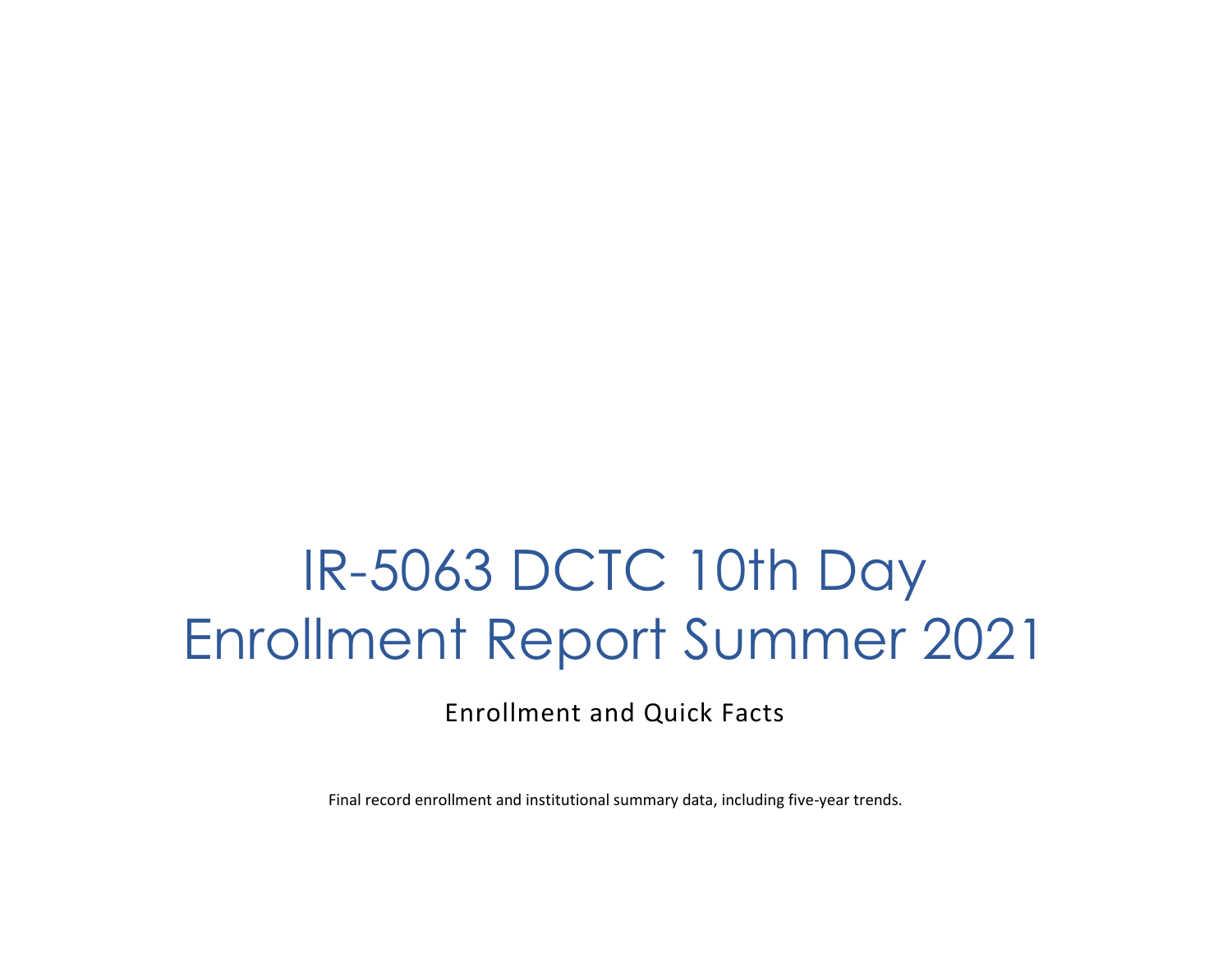## IR-5063 DCTC 10th Day Enrollment Report Summer 2021

Enrollment and Quick Facts

Due to size constraints summer 2016 data is not shown, however, where a five-year percentage change is noted summer 2016 data is used for the calculation to measure a true five-year change (summer 2016 to summer 2021).

Questions about this report should be directed to IRO@inverhills.edu



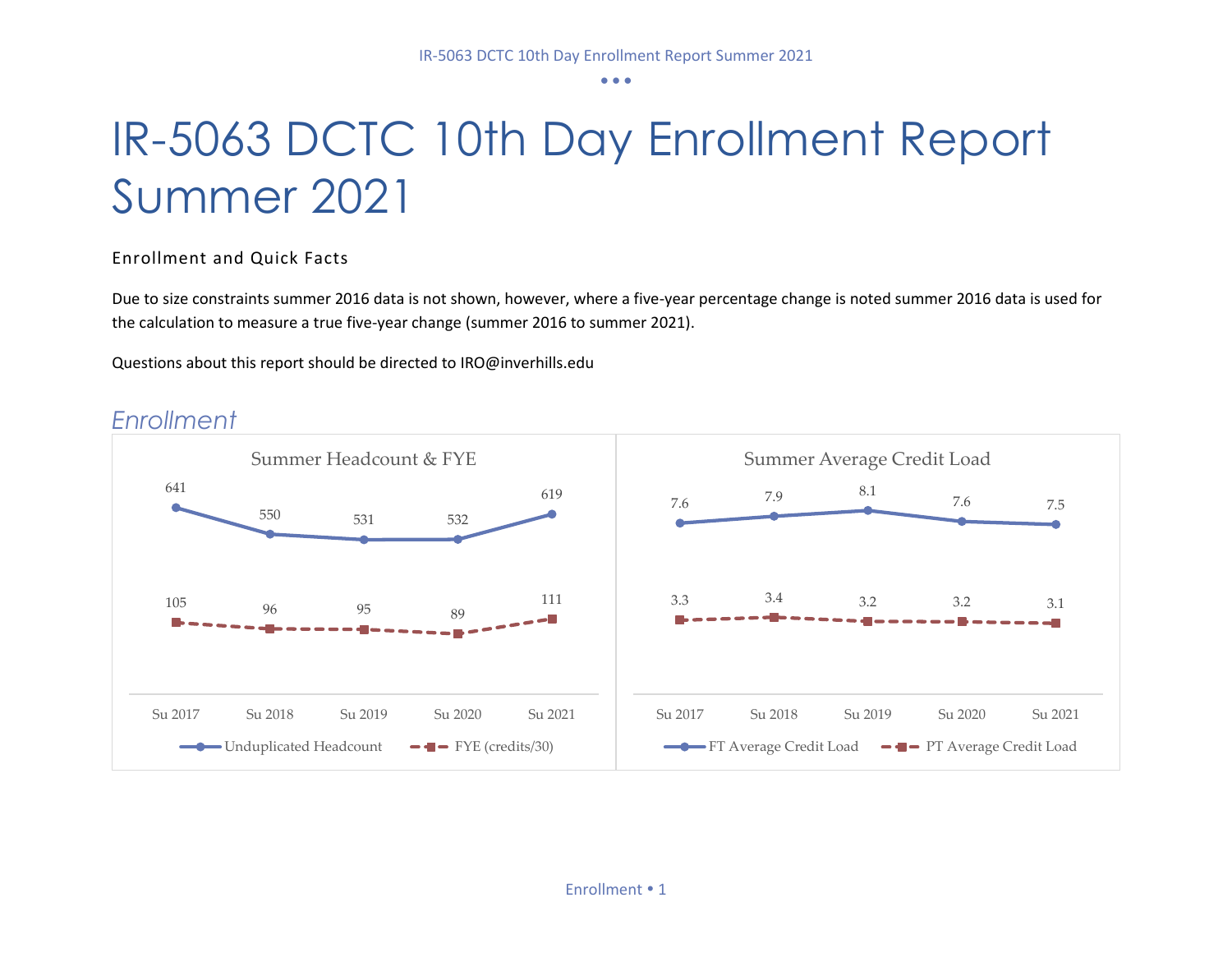|                                                         |              |                |                | <b>Count</b> |           |               | <b>Percentage of Enrollment</b> |      |                          |                          |                          |               |
|---------------------------------------------------------|--------------|----------------|----------------|--------------|-----------|---------------|---------------------------------|------|--------------------------|--------------------------|--------------------------|---------------|
|                                                         | Su           | Su             | Su             | Su           | Su        | 5 Year %      | Su                              | Su   | Su                       | Su                       | Su                       | 5 Year %      |
|                                                         | 2017         | 2018           | 2019           | 2020         | 2021      | <b>Change</b> | 2017                            | 2018 | 2019                     | 2020                     | 2021                     | <b>Change</b> |
| <b>Unduplicated</b><br><b>Headcount</b>                 | 641          | 550            | 531            | 532          | 619       | $-2%$         | $-$                             | $-$  | --                       | $\overline{a}$           | $\overline{\phantom{a}}$ | na            |
| FYE (credits/30)                                        | 105          | 96             | 95             | 89           | 111       | 7%            | $\qquad \qquad -$               | $-$  | $\qquad \qquad -$        | $\overline{\phantom{a}}$ | $\qquad \qquad -$        | na            |
| <b>Credits Sold</b>                                     | 3,163        | 2,888          | 2,860          | 2,664        | 3,331     | 7%            | $\overline{\phantom{a}}$        | --   | $\overline{\phantom{a}}$ | --                       | --                       | na            |
| <b>Full Time (FT)</b><br>$\sqrt{(12 + \text{credits})}$ | 249          | 228            | 235            | 217          | 319       | 35%           | 39%                             | 41%  | 44%                      | 41%                      | 52%                      | 37%           |
| <b>Part Time (PT)</b>                                   | 392          | 322            | 296            | 315          | 300       | $-24%$        | 61%                             | 59%  | 56%                      | 59%                      | 48%                      | $-22%$        |
| <b>New</b>                                              | 231          | 190            | 166            | 175          | 165       | $-19%$        | 36%                             | 35%  | 31%                      | 33%                      | 27%                      | $-18%$        |
| <b>Returning</b>                                        | 410          | 360            | 364            | 357          | 454       | 7%            | 64%                             | 65%  | 69%                      | 67%                      | 73%                      | 9%            |
| <b>Unknown Status</b>                                   | $\pmb{0}$    | 0              | $\mathbf{1}$   | $\pmb{0}$    | $\pmb{0}$ | na            | 0%                              | 0%   | 0%                       | 0%                       | 0%                       | na            |
| <b>Female</b>                                           | 292          | 277            | 265            | 253          | 301       | 8%            | 46%                             | 50%  | 50%                      | 48%                      | 49%                      | 10%           |
| <b>Male</b>                                             | 331          | 260            | 251            | 252          | 300       | $-10%$        | 52%                             | 47%  | 47%                      | 47%                      | 48%                      | $-8%$         |
| <b>Unknown Sex</b>                                      | 18           | 13             | 15             | 27           | 18        | $-5%$         | 3%                              | 2%   | 3%                       | 5%                       | 3%                       | $-4%$         |
| 17 and under                                            | 5            | $\overline{3}$ | $\overline{2}$ | 8            | 9         | $-36%$        | 1%                              | 1%   | 0%                       | 2%                       | 1%                       | $-35%$        |
| 18-20                                                   | 220          | 195            | 190            | 192          | 221       | 26%           | 34%                             | 35%  | 36%                      | 36%                      | 36%                      | 28%           |
| $21 - 24$                                               | 150          | 135            | 141            | 123          | 144       | $-12%$        | 23%                             | 25%  | 27%                      | 23%                      | 23%                      | $-10%$        |
| <b>Traditional (18-24)</b>                              | 370          | 330            | 331            | 315          | 365       | 8%            | 58%                             | 60%  | 62%                      | 59%                      | 59%                      | 9%            |
| 25-34                                                   | 152          | 121            | 111            | 116          | 143       | 4%            | 24%                             | 22%  | 21%                      | 22%                      | 23%                      | 5%            |
| 35-44                                                   | 68           | 61             | 48             | 51           | 57        | $-16%$        | 11%                             | 11%  | 9%                       | 10%                      | 9%                       | $-15%$        |
| 45 and over                                             | 45           | 33             | 35             | 32           | 37        | $-43%$        | 7%                              | 6%   | 7%                       | 6%                       | 6%                       | $-42%$        |
| <b>Adult (25 and over)</b>                              | 265          | 215            | 194            | 199          | 237       | $-13%$        | 41%                             | 39%  | 37%                      | 37%                      | 38%                      | $-11%$        |
| <b>Unknown Age</b>                                      | $\mathbf{1}$ | $\overline{2}$ | 4              | 10           | 8         | 60%           | 0%                              | 0%   | 1%                       | 2%                       | 1%                       | 63%           |
| <b>UNDG Regular</b>                                     | 218          | 180            | 194            | 212          | 252       | 39%           | 34%                             | 33%  | 37%                      | 40%                      | 41%                      | 41%           |
| <b>UNDG Transfer</b>                                    | 244          | 227            | 210            | 198          | 279       | 6%            | 38%                             | 41%  | 40%                      | 37%                      | 45%                      | 8%            |
| <b>UNDG Previous Degree</b>                             | 12           | 12             | 25             | 18           | 27        | 4%            | 2%                              | 2%   | 5%                       | 3%                       | 4%                       | 6%            |
| <b>UNDG Unclassified</b>                                | 52           | 37             | 35             | 26           | 20        | $-47%$        | 8%                              | 7%   | 7%                       | 5%                       | 3%                       | $-47%$        |
| <b>PSEO</b>                                             | $\mathbf 0$  | $\overline{3}$ | $\overline{a}$ | $\mathbf{1}$ | 10        | 900%          | 0%                              | 1%   | 1%                       | 0%                       | 2%                       | 916%          |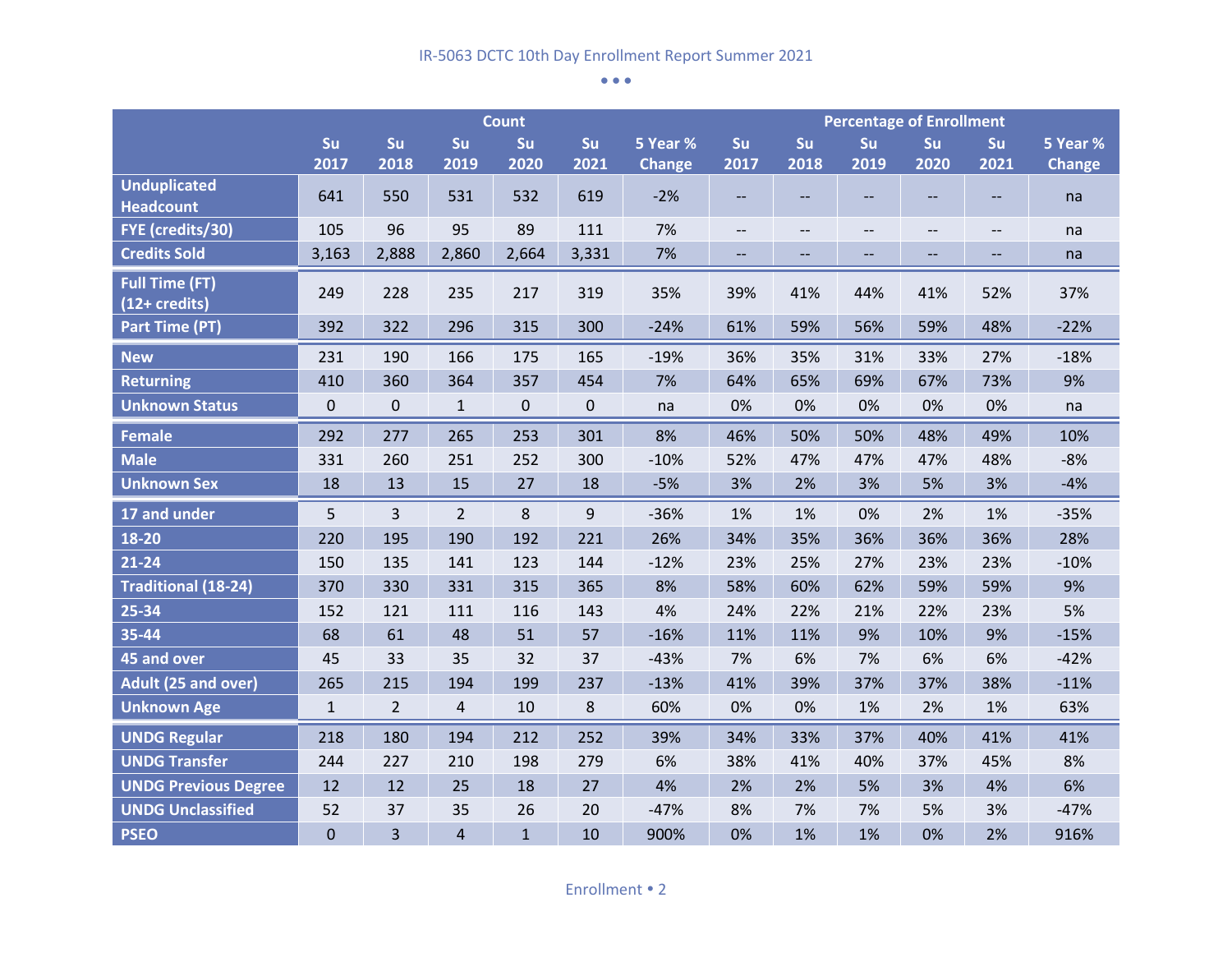|                                                    |                |                |              | <b>Count</b>   |                |               | <b>Percentage of Enrollment</b> |                          |                          |                          |                          |               |
|----------------------------------------------------|----------------|----------------|--------------|----------------|----------------|---------------|---------------------------------|--------------------------|--------------------------|--------------------------|--------------------------|---------------|
|                                                    | Su             | Su             | Su           | Su             | Su             | 5 Year %      | Su                              | Su                       | Su                       | Su                       | Su                       | 5 Year %      |
|                                                    | 2017           | 2018           | 2019         | 2020           | 2021           | <b>Change</b> | 2017                            | 2018                     | 2019                     | 2020                     | 2021                     | <b>Change</b> |
| <b>Non-PSEO High School</b>                        | $\pmb{0}$      | $\pmb{0}$      | $\pmb{0}$    | $\mathbf 0$    | $\mathbf{1}$   | $-80%$        | 0%                              | 0%                       | 0%                       | 0%                       | 0%                       | $-80%$        |
| <b>Visiting/Unknown</b><br><b>Admission Status</b> | 115            | 91             | 63           | 77             | 30             | $-74%$        | 18%                             | 17%                      | 12%                      | 14%                      | 5%                       | $-73%$        |
| American Indian/<br><b>Alaskan Native</b>          | $\overline{2}$ | $\mathbf{1}$   | $\sqrt{4}$   | $\mathbf{1}$   | $\overline{2}$ | 100%          | 0%                              | 0%                       | 1%                       | 0%                       | 0%                       | 103%          |
| <b>Asian</b>                                       | 41             | 26             | 14           | 20             | 34             | 162%          | 6%                              | 5%                       | 3%                       | 4%                       | 5%                       | 166%          |
| <b>Black/African American</b>                      | 70             | 68             | 49           | 68             | 65             | 30%           | 11%                             | 12%                      | 9%                       | 13%                      | 11%                      | 32%           |
| <b>Hispanic</b>                                    | 51             | 47             | 41           | 52             | 66             | 78%           | 8%                              | 9%                       | 8%                       | 10%                      | 11%                      | 81%           |
| Native Hawaiian/<br><b>Pacific Islander</b>        | 0              | $\mathbf 0$    | $\pmb{0}$    | $\mathbf 0$    | 0              | na            | 0%                              | 0%                       | 0%                       | 0%                       | 0%                       | na            |
| <b>Two or More Races</b>                           | 15             | 20             | 19           | 15             | 27             | 80%           | 2%                              | 4%                       | 4%                       | 3%                       | 4%                       | 83%           |
| <b>White</b>                                       | 434            | 366            | 379          | 332            | 393            | $-18%$        | 68%                             | 67%                      | 71%                      | 62%                      | 63%                      | $-17%$        |
| <b>Non-Citizen</b>                                 | $\overline{2}$ | $\overline{0}$ | $\mathbf{1}$ | $\overline{3}$ | $\mathbf{1}$   | $-50%$        | 0%                              | 0%                       | 0%                       | 1%                       | 0%                       | $-49%$        |
| <b>Unk. Race/Ethnicity</b>                         | 26             | 22             | 24           | 41             | 31             | 3%            | 4%                              | 4%                       | 5%                       | 8%                       | 5%                       | 5%            |
| <b>Student of Color (SOC)</b>                      | 179            | 162            | 127          | 156            | 194            | 67%           | 28%                             | 29%                      | 24%                      | 29%                      | 31%                      | 70%           |
| <b>First-Generation (Fed)</b>                      | 343            | 302            | 275          | 271            | 340            | 10%           | 54%                             | 55%                      | 52%                      | 51%                      | 55%                      | 12%           |
| <b>First-Generation (MN)</b>                       | 123            | 110            | 90           | 101            | 129            | 13%           | 19%                             | 20%                      | 17%                      | 19%                      | 21%                      | 15%           |
| <b>Known Pell Eligible</b>                         | 197            | 194            | 187          | 156            | 206            | 33%           | 31%                             | 35%                      | 35%                      | 29%                      | 33%                      | 35%           |
| <b>Underrepresented</b>                            | 326            | 304            | 260          | 262            | 328            | 19%           | 51%                             | 55%                      | 49%                      | 49%                      | 53%                      | 21%           |
| <b>Veterans</b>                                    | 43             | 29             | 27           | 18             | 16             | $-20%$        | 7%                              | 5%                       | 5%                       | 3%                       | 3%                       | $-19%$        |
| <b>Students with</b><br><b>Disabilities</b>        | 28             | 30             | 38           | 27             | 24             | 14%           | 4%                              | 5%                       | 7%                       | 5%                       | 4%                       | 16%           |
| FT Average Credit Load                             | 7.6            | 7.9            | 8.1          | 7.6            | 7.5            | $-2%$         | $\overline{\phantom{a}}$        | $\overline{\phantom{a}}$ | $\overline{\phantom{a}}$ | $\overline{\phantom{m}}$ | $\overline{\phantom{m}}$ | na            |
| <b>PT Average Credit Load</b>                      | 3.3            | 3.4            | 3.2          | 3.2            | 3.1            | $-6%$         | $\overline{\phantom{a}}$        | $\overline{\phantom{a}}$ | $\overline{\phantom{a}}$ | $\overline{\phantom{a}}$ | $-$                      | na            |
| 100% Face to Face                                  | 304            | 259            | 233          | 179            | 160            | $-51%$        | 47%                             | 47%                      | 44%                      | 34%                      | 26%                      | $-50%$        |
| Less than 50% Online                               | 6              | 16             | 39           | 30             | 20             | 18%           | 1%                              | 3%                       | 7%                       | 6%                       | 3%                       | 20%           |
| 50% or more Online                                 | 67             | 40             | 42           | 43             | 37             | $-18%$        | 10%                             | 7%                       | 8%                       | 8%                       | 6%                       | $-16%$        |
| 100% Online                                        | 264            | 235            | 217          | 280            | 402            | 67%           | 41%                             | 43%                      | 41%                      | 53%                      | 65%                      | 69%           |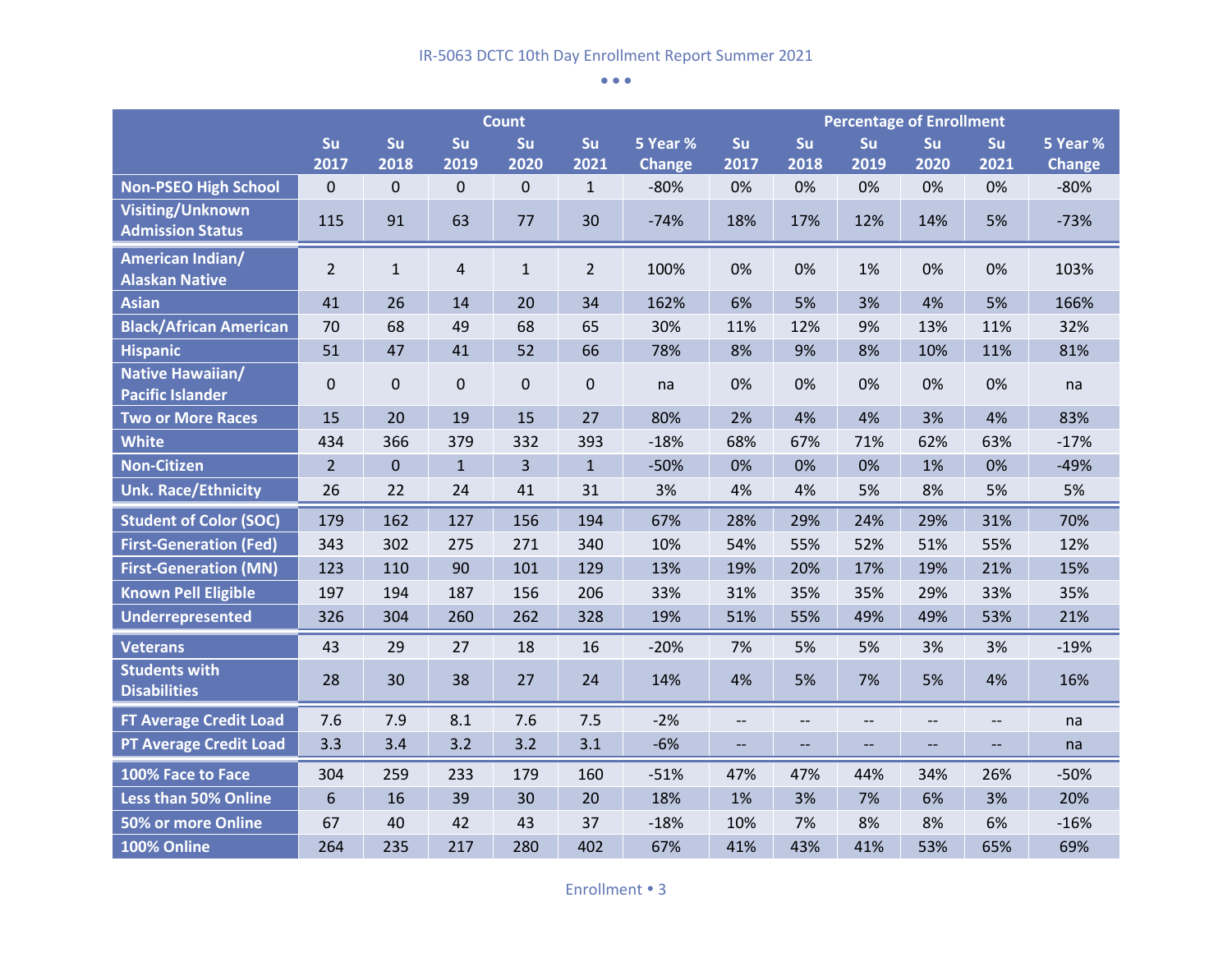| <b>Student Residence Top Zip Codes &amp; Major City</b> |                      |                      |                      |                      |  |  |  |  |  |
|---------------------------------------------------------|----------------------|----------------------|----------------------|----------------------|--|--|--|--|--|
| <b>Su 2017</b>                                          | <b>Su 2018</b>       | <b>Su 2019</b>       | <b>Su 2020</b>       | <b>Su 2021</b>       |  |  |  |  |  |
| 55124 - Apple Valley                                    | 55124 - Apple Valley | 55024 - Farmington   | 55024 - Farmington   | 55024 - Farmington   |  |  |  |  |  |
| 55024 - Farmington                                      | 55024 - Farmington   | 55044 - Lakeville    | 55124 - Apple Valley | 55068 - Rosemount    |  |  |  |  |  |
| 55068 - Rosemount                                       | 55068 - Rosemount    | 55124 - Apple Valley | 55044 - Lakeville    | 55124 - Apple Valley |  |  |  |  |  |
| 55033 - Hastings                                        | 55044 - Lakeville    | 55068 - Rosemount    | 55068 - Rosemount    | 55044 - Lakeville    |  |  |  |  |  |
| 55044 - Lakeville                                       | 55337 - Burnsville   | 55033 - Hastings     | 55337 - Burnsville   | 55337 - Burnsville   |  |  |  |  |  |

| <b>Most Popular Major Programs by Enrollment</b> |                                     |                               |                                                         |                                                         |  |  |  |  |  |  |
|--------------------------------------------------|-------------------------------------|-------------------------------|---------------------------------------------------------|---------------------------------------------------------|--|--|--|--|--|--|
| <b>Su 2017</b>                                   | <b>Su 2018</b>                      | <b>Su 2019</b>                | <b>Su 2020</b>                                          | <b>Su 2021</b>                                          |  |  |  |  |  |  |
| <b>Nursing Assistant CERT</b>                    | <b>Nursing Assistant CERT</b>       | Veterinary Technician<br>AAS. | Electrical Lineworker AAS                               | Electrical Construction &<br>Maintenance Technology AAS |  |  |  |  |  |  |
| <b>Electrical Lineworker</b><br><b>DIP</b>       | <b>Practical Nursing DIP</b>        | <b>Practical Nursing DIP</b>  | Individualized Studies AS                               | <b>Practical Nursing DIP</b>                            |  |  |  |  |  |  |
| <b>Automotive Technician</b><br>AAS              | Electrical Lineworker<br>AAS.       | Electrical Lineworker<br>AAS  | <b>Nursing Assistant CERT</b>                           | Automotive Technician AAS                               |  |  |  |  |  |  |
| <b>Practical Nursing DIP</b>                     | Automotive Technician<br>AAS.       | <b>Nursing Assistant CERT</b> | <b>Practical Nursing DIP</b>                            | Electrical Lineworker AAS                               |  |  |  |  |  |  |
| <b>Medical Assistant AAS</b>                     | Individualized Studies<br><b>AS</b> | Individualized Studies<br>AS  | Electrical Construction &<br>Maintenance Technology AAS | <b>Dental Assistant AAS</b>                             |  |  |  |  |  |  |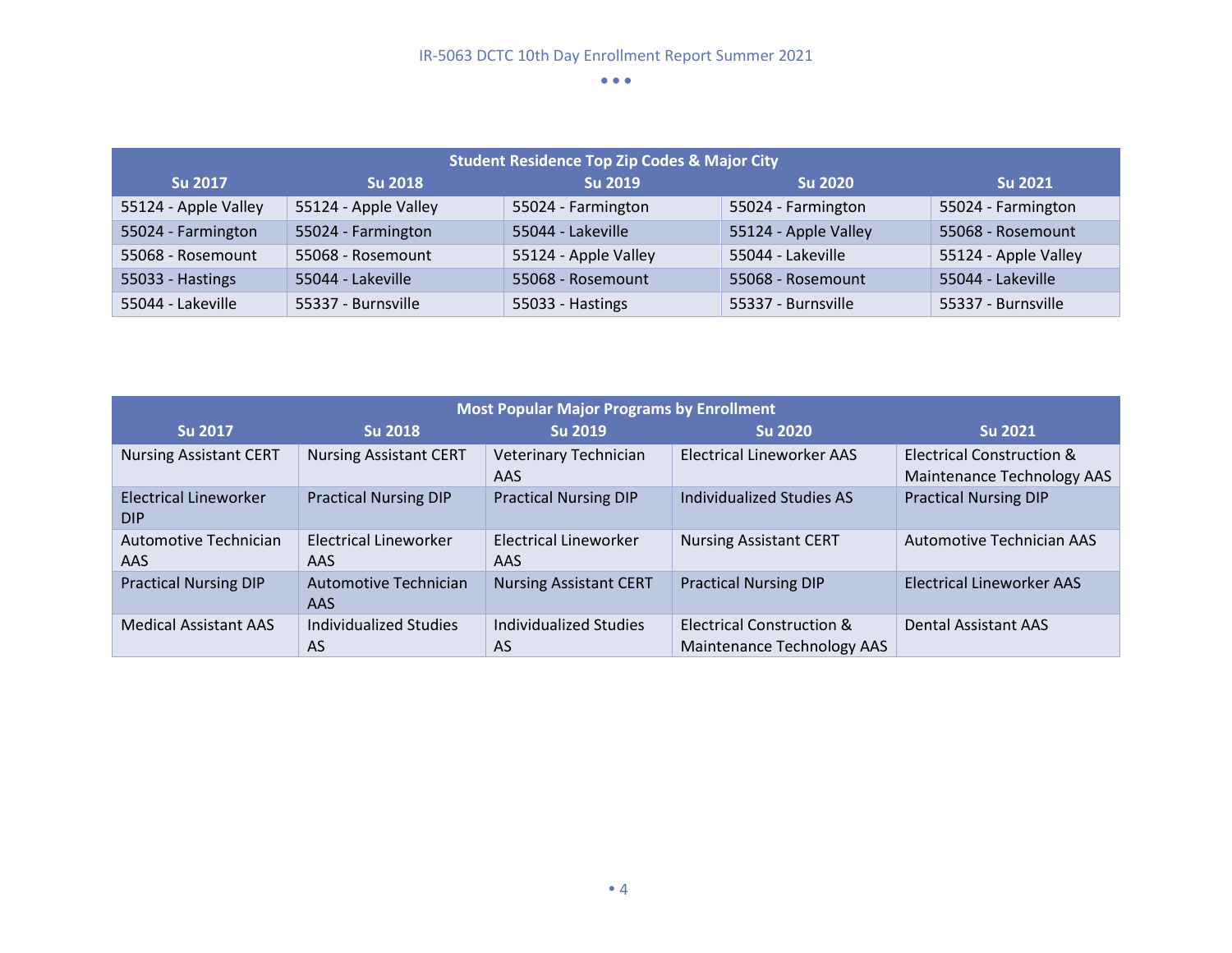

|                                |             |            |            | Count      |            |                           | Percentage        |                   |            |            |                          |                           |
|--------------------------------|-------------|------------|------------|------------|------------|---------------------------|-------------------|-------------------|------------|------------|--------------------------|---------------------------|
|                                | 'Su<br>2017 | Su<br>2018 | Su<br>2019 | Su<br>2020 | Su<br>2021 | 5 Year %<br><b>Change</b> | Su<br>2017        | Su<br>2018        | Su<br>2019 | Su<br>2020 | Su<br>2021               | 5 Year %<br><b>Change</b> |
| <b>Credits Sold</b>            | 3,163       | 2,888      | 2,860      | 2,664      | 3,331      | 7%                        | $- -$             | $- -$             | $- -$      | $- -$      | $- -$                    | na                        |
| <b>Credit Sections Offered</b> | 60          | 59         | 65         | 56         | 70         | 21%                       | $\qquad \qquad -$ | $\qquad \qquad -$ | --         |            | $\hspace{0.05cm} \cdots$ | na                        |
| <b>Traditional</b>             | 28          | 23         | 26         | 16         | 28         | 12%                       | 47%               | 39%               | 40%        | 29%        | 40%                      | $-7%$                     |
| <b>Hybrid</b>                  | 5           | 12         | 14         | 10         | 3          | $-73%$                    | 8%                | 20%               | 22%        | 18%        | 4%                       | $-77%$                    |
| <b>All Online</b>              | 0           | 0          | 0          |            |            | na                        | 0%                | 0%                | 0%         | 0%         | 1%                       | na                        |

\*Online courses include Online Asynchronous (12), Online Synchronous (13), and Predominantly Online (03)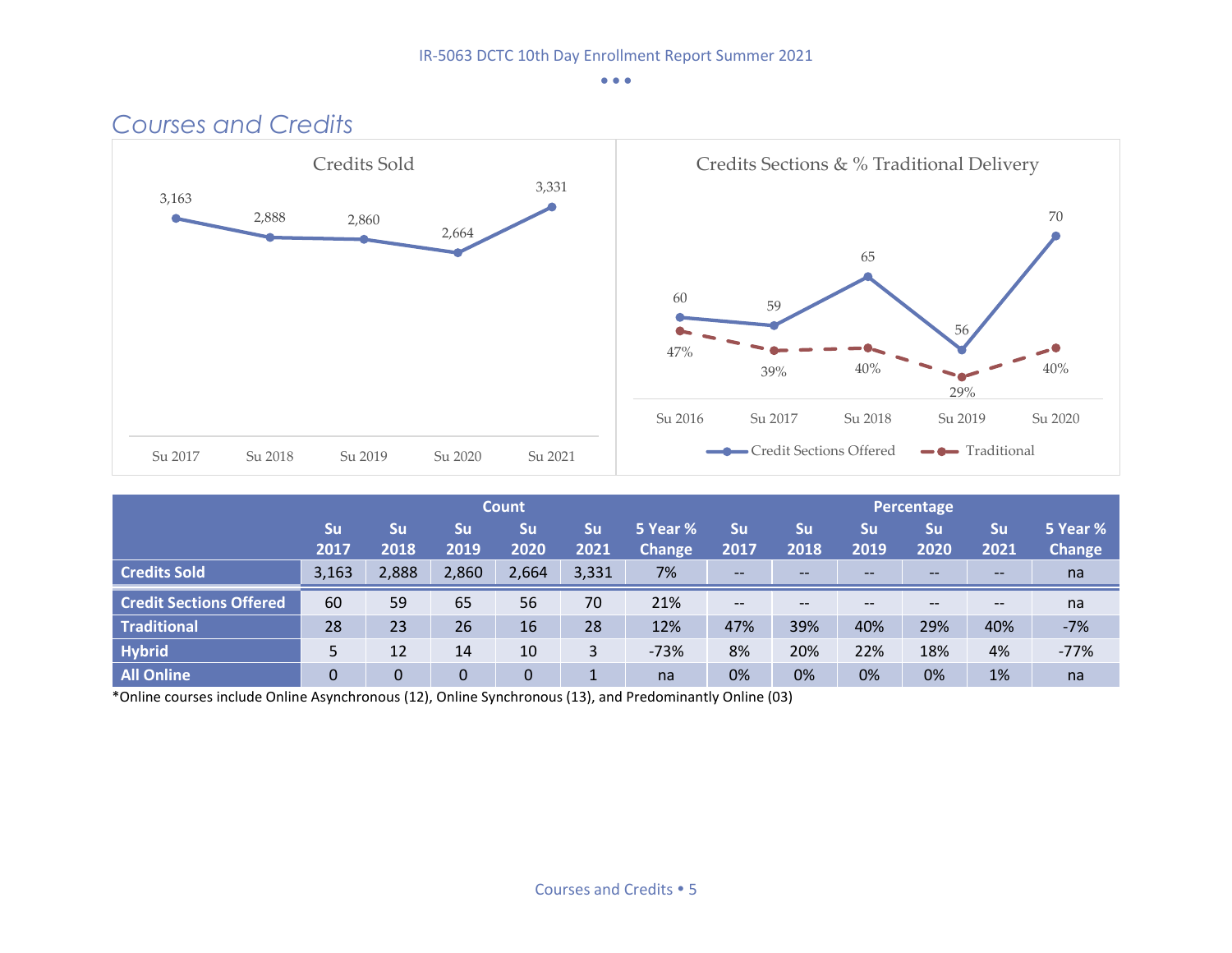### IR-5063 DCTC 10th Day Enrollment Report Fall 2021

Enrollment and Quick Facts

Enrollment and institutional summary data as of the 10th day of the semester, including five-year trends.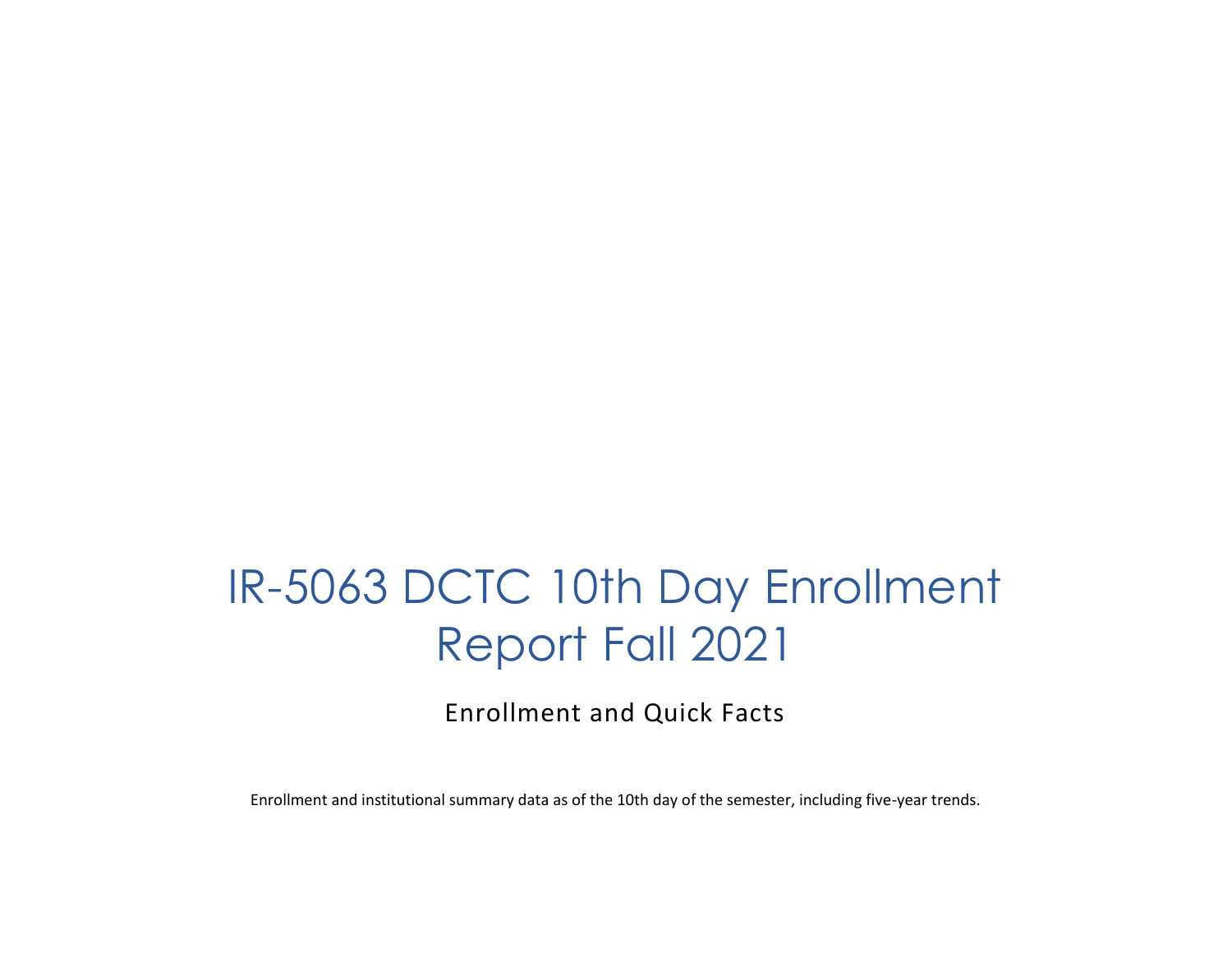## IR-5063 DCTC 10th Day Enrollment Report Fall 2021

Enrollment and Quick Facts

Due to size constraints fall 2016 data is not shown, however, where a five-year percentage change is noted fall 2016 data is used for the calculation to measure a true five-year change (fall 2016 to fall 2021).

Questions about this report should be directed to IRO@inverhills.edu



|                                  |       |       |       |       |       | Fall 2017  Fall 2018  Fall 2019  Fall 2020  Fall 2021  5 Year % Change |
|----------------------------------|-------|-------|-------|-------|-------|------------------------------------------------------------------------|
| <b>Admissions Applications*</b>  | 2.215 | 2.363 | 2.573 | 2.383 | 2.484 | 19%                                                                    |
| <b>1st Time Applications*</b>    | 1.890 | 2.024 | 2.213 | 1.946 | 2.040 | 13%                                                                    |
| <b>FA Applications Received*</b> | 2,911 | 2.872 | 2.762 | 2.652 | 2,594 | $-1%$                                                                  |

\*The data source for Admissions and Financial Aid applications was changed in fall 2019; historical data reflects the new source.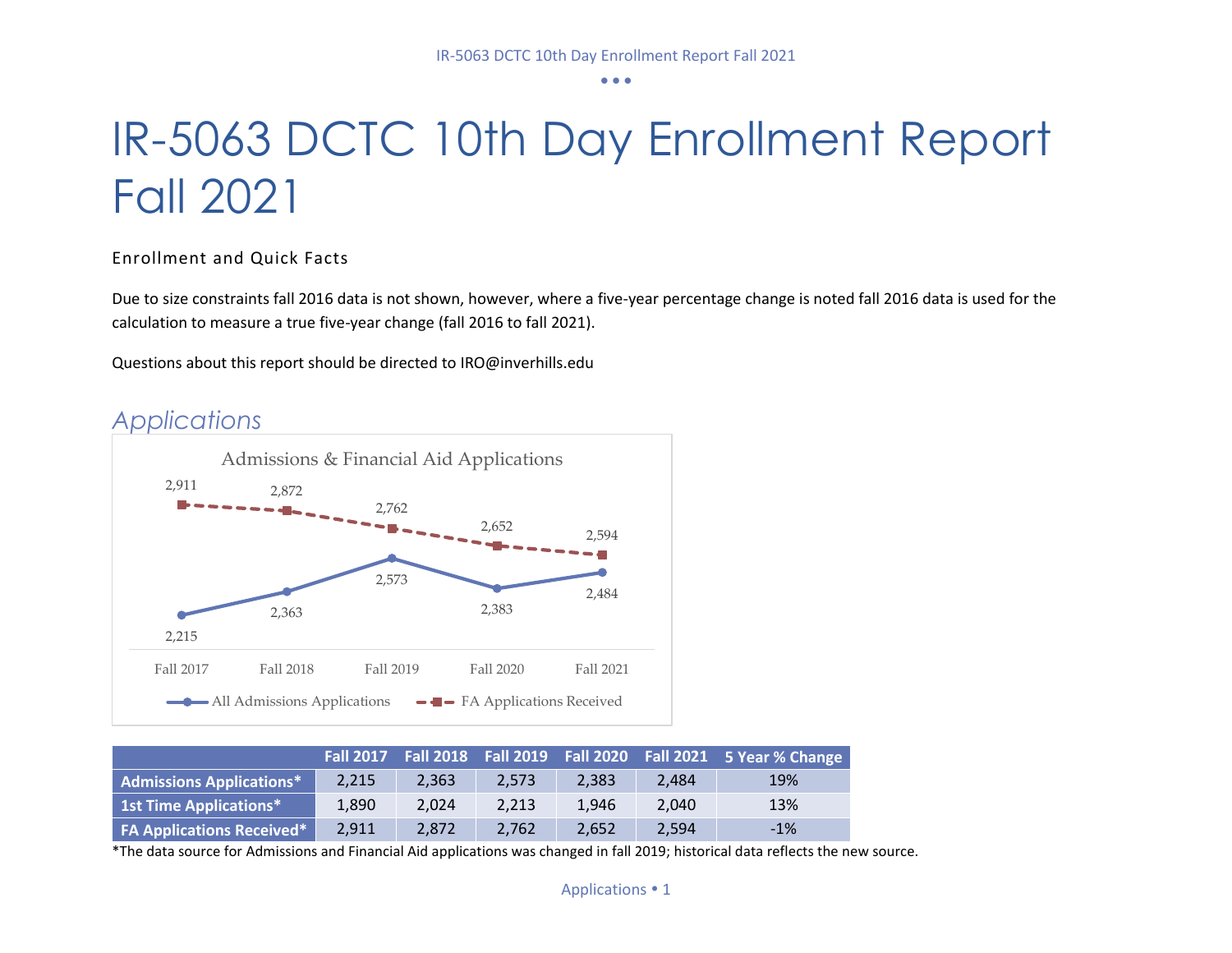

|                                                  |                |                |        | <b>Count</b> |                |               |                   |                   |      | <b>Percentage of Enrollment</b> |                   |               |
|--------------------------------------------------|----------------|----------------|--------|--------------|----------------|---------------|-------------------|-------------------|------|---------------------------------|-------------------|---------------|
|                                                  | Fall           | Fall           | Fall   | Fall         | Fall           | 5 Year %      | Fall              | Fall              | Fall | Fall                            | Fall              | 5 Year %      |
|                                                  | 2017           | 2018           | 2019   | 2020         | 2021           | <b>Change</b> | 2017              | 2018              | 2019 | 2020                            | 2021              | <b>Change</b> |
| <b>Unduplicated</b><br><b>Headcount</b>          | 2,255          | 2,274          | 2,249  | 2,011        | 2,229          | 1%            | --                | --                | --   |                                 | --                | na            |
| FYE (credits/30)                                 | 916            | 906            | 919    | 840          | 891            | 2%            | $\qquad \qquad -$ | $\qquad \qquad -$ | --   | $- -$                           | $\qquad \qquad -$ | na            |
| <b>Credits Sold</b>                              | 27,493         | 27,192         | 27,571 | 25,191       | 26,715         | 2%            | $- -$             | --                | --   | $- -$                           | --                | na            |
| <b>Full Time (FT)</b><br>$(12 + \text{credits})$ | 1,395          | 1,348          | 1,371  | 1,275        | 1,299          | 2%            | 62%               | 59%               | 61%  | 63%                             | 58%               | 1%            |
| Part Time (PT)                                   | 860            | 926            | 878    | 736          | 930            | 0%            | 38%               | 41%               | 39%  | 37%                             | 42%               | $-1%$         |
| <b>New</b>                                       | 1,076          | 1,072          | 1,060  | 939          | 1,068          | 14%           | 48%               | 47%               | 47%  | 47%                             | 48%               | 13%           |
| <b>Returning</b>                                 | 1,177          | 1,200          | 1,186  | 1,071        | 1,159          | $-9%$         | 52%               | 53%               | 53%  | 53%                             | 52%               | $-10%$        |
| <b>Unknown Status</b>                            | $\overline{2}$ | $\overline{2}$ | 3      | $\mathbf{1}$ | $\overline{2}$ | 0%            | 0%                | 0%                | 0%   | 0%                              | 0%                | $-1%$         |
| <b>Female</b>                                    | 946            | 954            | 929    | 869          | 1,002          | 11%           | 42%               | 42%               | 41%  | 43%                             | 45%               | 10%           |
| <b>Male</b>                                      | 1,293          | 1,296          | 1,252  | 1,085        | 1,192          | $-7%$         | 57%               | 57%               | 56%  | 54%                             | 53%               | $-8%$         |

### *Enrollment*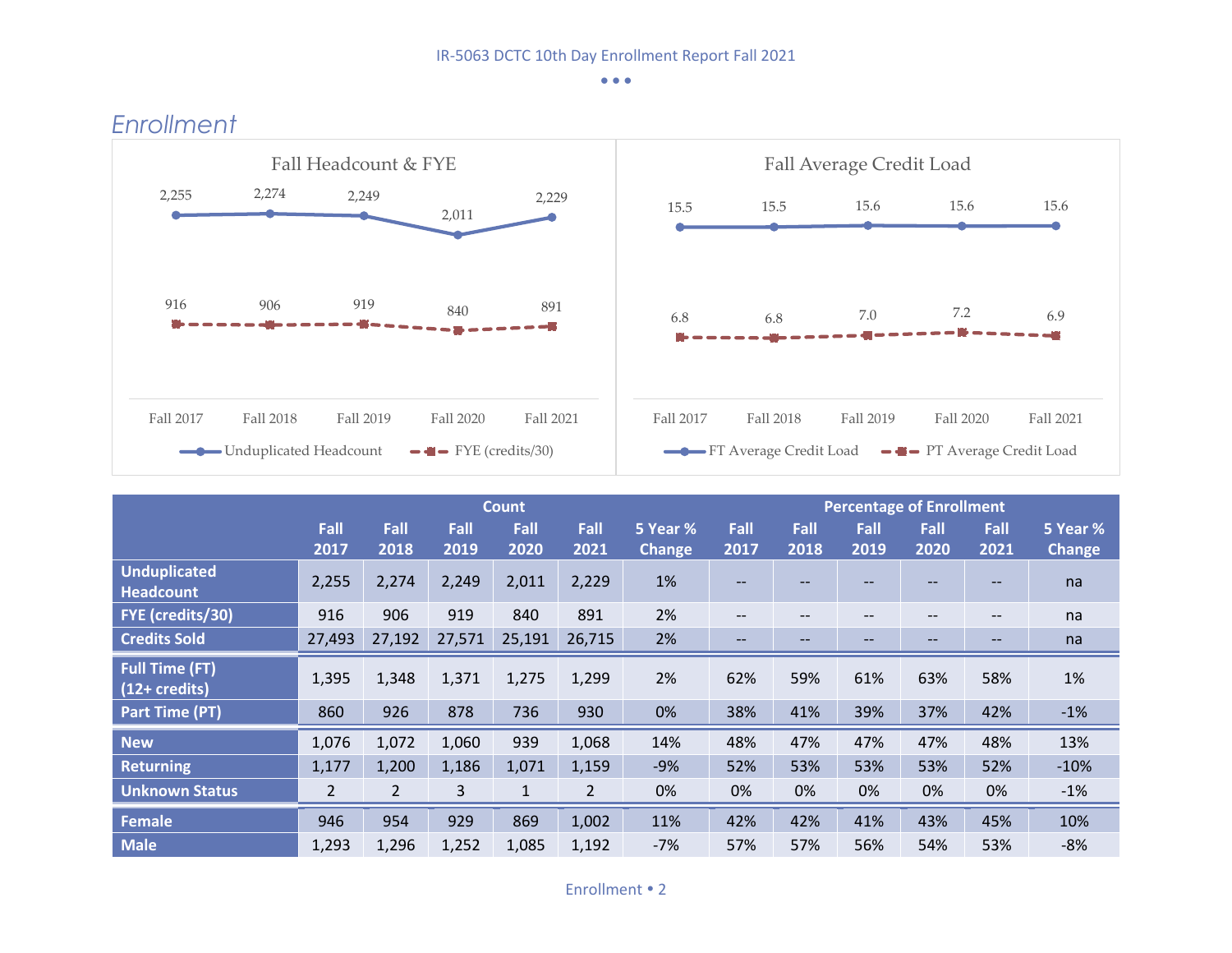|                                                    |                |           |                | <b>Count</b> |                |               | <b>Percentage of Enrollment</b> |      |      |      |      |               |
|----------------------------------------------------|----------------|-----------|----------------|--------------|----------------|---------------|---------------------------------|------|------|------|------|---------------|
|                                                    | Fall           | Fall      | Fall           | Fall         | Fall           | 5 Year %      | Fall                            | Fall | Fall | Fall | Fall | 5 Year %      |
|                                                    | 2017           | 2018      | 2019           | 2020         | 2021           | <b>Change</b> | 2017                            | 2018 | 2019 | 2020 | 2021 | <b>Change</b> |
| <b>Unknown Sex</b>                                 | 16             | 24        | 68             | 57           | 35             | 94%           | 1%                              | 1%   | 3%   | 3%   | 2%   | 93%           |
| 17 and under                                       | 31             | 40        | 58             | 62           | 73             | 143%          | 1%                              | 2%   | 3%   | 3%   | 3%   | 141%          |
| 18-20                                              | 824            | 874       | 910            | 850          | 902            | 20%           | 37%                             | 38%  | 40%  | 42%  | 40%  | 19%           |
| $21 - 24$                                          | 527            | 531       | 505            | 418          | 465            | $-10%$        | 23%                             | 23%  | 22%  | 21%  | 21%  | $-11%$        |
| <b>Traditional (18-24)</b>                         | 1,351          | 1,405     | 1,415          | 1,268        | 1,367          | 8%            | 60%                             | 62%  | 63%  | 63%  | 61%  | 7%            |
| 25-34                                              | 498            | 484       | 452            | 391          | 454            | $-9%$         | 22%                             | 21%  | 20%  | 19%  | 20%  | $-10%$        |
| $35 - 44$                                          | 202            | 191       | 165            | 158          | 196            | $-17%$        | 9%                              | 8%   | 7%   | 8%   | 9%   | $-18%$        |
| 45 and over                                        | 165            | 143       | 131            | 109          | 125            | $-24%$        | 7%                              | 6%   | 6%   | 5%   | 6%   | $-25%$        |
| Adult (25 and over)                                | 865            | 818       | 748            | 658          | 775            | $-14%$        | 38%                             | 36%  | 33%  | 33%  | 35%  | $-15%$        |
| <b>Unknown Age</b>                                 | 8              | 11        | 28             | 23           | 14             | 56%           | 0%                              | 0%   | 1%   | 1%   | 1%   | 54%           |
| <b>UNDG Regular</b>                                | 985            | 977       | 1,041          | 904          | 985            | 2%            | 44%                             | 43%  | 46%  | 45%  | 44%  | 1%            |
| <b>UNDG Transfer</b>                               | 1,040          | 994       | 923            | 876          | 960            | $-5%$         | 46%                             | 44%  | 41%  | 44%  | 43%  | $-6%$         |
| <b>UNDG Previous Degree</b>                        | 89             | 99        | 110            | 92           | 124            | 68%           | 4%                              | 4%   | 5%   | 5%   | 6%   | 66%           |
| <b>UNDG Unclassified</b>                           | 20             | 29        | 17             | 11           | 3              | $-92%$        | 1%                              | 1%   | 1%   | 1%   | 0%   | $-92%$        |
| <b>PSEO</b>                                        | 29             | 45        | 57             | 63           | 78             | 239%          | 1%                              | 2%   | 3%   | 3%   | 3%   | 236%          |
| <b>Non-PSEO High School</b>                        | $\overline{2}$ | $\pmb{0}$ | $\overline{2}$ | $\mathbf{1}$ | $\overline{2}$ | 0%            | 0%                              | 0%   | 0%   | 0%   | 0%   | $-1%$         |
| <b>Visiting/Unknown</b><br><b>Admission Status</b> | 90             | 122       | 91             | 64           | 77             | $-21%$        | 4%                              | 5%   | 4%   | 3%   | 3%   | $-22%$        |
| <b>American Indian/</b><br><b>Alaskan Native</b>   | 10             | 8         | 9              | 9            | 9              | 125%          | 0%                              | 0%   | 0%   | 0%   | 0%   | 123%          |
| <b>Asian</b>                                       | 103            | 108       | 77             | 63           | 105            | $-3%$         | 5%                              | 5%   | 3%   | 3%   | 5%   | $-4%$         |
| <b>Black/African American</b>                      | 212            | 241       | 214            | 183          | 261            | 37%           | 9%                              | 11%  | 10%  | 9%   | 12%  | 35%           |
| <b>Hispanic</b>                                    | 174            | 185       | 216            | 210          | 223            | 30%           | 8%                              | 8%   | 10%  | 10%  | 10%  | 29%           |
| <b>Native Hawaiian/</b><br><b>Pacific Islander</b> | 4              | 3         | $\overline{2}$ | $\mathbf{1}$ | $\mathbf{1}$   | $-50%$        | 0%                              | 0%   | 0%   | 0%   | 0%   | $-50%$        |
| <b>Two or More Races</b>                           | 84             | 104       | 106            | 104          | 104            | 42%           | 4%                              | 5%   | 5%   | 5%   | 5%   | 41%           |
| <b>White</b>                                       | 1,609          | 1,558     | 1,486          | 1,334        | 1,455          | $-10%$        | 71%                             | 69%  | 66%  | 66%  | 65%  | $-10%$        |
| <b>Non-Citizen</b>                                 | 15             | 14        | 13             | 6            | 5              | $-71%$        | 1%                              | 1%   | 1%   | 0%   | 0%   | $-71%$        |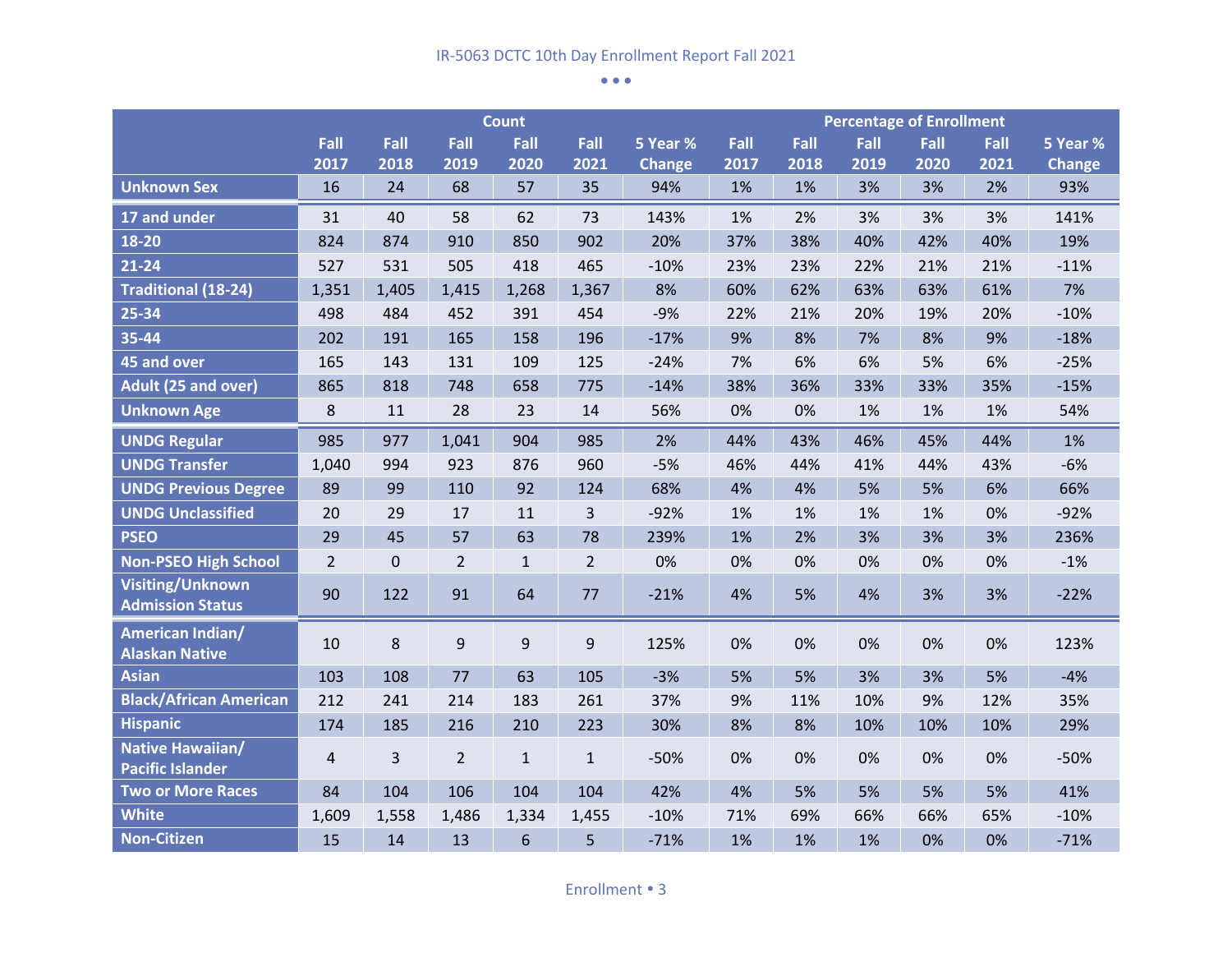|                                             |              | <b>Count</b> |              |              |              |                           |                   | <b>Percentage of Enrollment</b> |              |              |              |                           |
|---------------------------------------------|--------------|--------------|--------------|--------------|--------------|---------------------------|-------------------|---------------------------------|--------------|--------------|--------------|---------------------------|
|                                             | Fall<br>2017 | Fall<br>2018 | Fall<br>2019 | Fall<br>2020 | Fall<br>2021 | 5 Year %<br><b>Change</b> | Fall<br>2017      | Fall<br>2018                    | Fall<br>2019 | Fall<br>2020 | Fall<br>2021 | 5 Year %<br><b>Change</b> |
| <b>Unk. Race/Ethnicity</b>                  | 44           | 53           | 126          | 101          | 66           | 89%                       | 2%                | 2%                              | 6%           | 5%           | 3%           | 87%                       |
| <b>Student of Color (SOC)</b>               | 587          | 649          | 624          | 570          | 703          | 28%                       | 26%               | 29%                             | 28%          | 28%          | 32%          | 27%                       |
| <b>First-Generation (Fed)</b>               | 1,311        | 1,263        | 1,205        | 1,071        | 1,220        | $-8%$                     | 58%               | 56%                             | 54%          | 53%          | 55%          | $-9%$                     |
| <b>First-Generation (MN)</b>                | 453          | 418          | 413          | 390          | 453          | $-3%$                     | 20%               | 18%                             | 18%          | 19%          | 20%          | $-4%$                     |
| <b>Known Pell Eligible</b>                  | 857          | 785          | 785          | 636          | 739          | $-11%$                    | 38%               | 35%                             | 35%          | 32%          | 33%          | $-11%$                    |
| Underrepresented                            | 1,246        | 1,212        | 1,178        | 1,032        | 1,195        | $-3%$                     | 55%               | 53%                             | 52%          | 51%          | 54%          | $-3%$                     |
| <b>Veterans</b>                             | 150          | 127          | 89           | 56           | 37           | $-41%$                    | 7%                | 6%                              | 4%           | 3%           | 2%           | $-42%$                    |
| <b>Students with</b><br><b>Disabilities</b> | 129          | 111          | 139          | 88           | 96           | $-21%$                    | 6%                | 5%                              | 6%           | 4%           | 4%           | $-21%$                    |
| <b>FT Average Credit Load</b>               | 15.5         | 15.5         | 15.6         | 15.6         | 15.6         | 1%                        | $- -$             | --                              |              |              | --           | na                        |
| <b>PT Average Credit Load</b>               | 6.8          | 6.8          | 7.0          | 7.2          | 6.9          | 0%                        | $\qquad \qquad -$ | --                              | --           | --           | --           | na                        |
| 100% Face to Face                           | 1,384        | 1,421        | 1,398        | 389          | 758          | $-43%$                    | 61%               | 62%                             | 62%          | 19%          | 34%          | $-44%$                    |
| <b>Less than 50% Online</b>                 | 416          | 405          | 376          | 400          | 516          | 26%                       | 18%               | 18%                             | 17%          | 20%          | 23%          | 25%                       |
| 50% or more Online                          | 187          | 168          | 180          | 408          | 330          | 90%                       | 8%                | 7%                              | 8%           | 20%          | 15%          | 88%                       |
| 100% Online                                 | 268          | 280          | 295          | 814          | 625          | 114%                      | 12%               | 12%                             | 13%          | 40%          | 28%          | 112%                      |

| <b>Student Residence Top Zip Codes &amp; Major City</b> |                      |                      |                      |                      |  |  |  |  |  |
|---------------------------------------------------------|----------------------|----------------------|----------------------|----------------------|--|--|--|--|--|
| <b>Fall 2017</b>                                        | <b>Fall 2018</b>     | <b>Fall 2019</b>     | <b>Fall 2020</b>     | <b>Fall 2021</b>     |  |  |  |  |  |
| 55124 - Apple Valley                                    | 55124 - Apple Valley | 55124 - Apple Valley | 55124 - Apple Valley | 55044 - Lakeville    |  |  |  |  |  |
| 55024 - Farmington                                      | 55024 - Farmington   | 55024 - Farmington   | 55024 - Farmington   | 55124 - Apple Valley |  |  |  |  |  |
| 55068 - Rosemount                                       | 55044 - Lakeville    | 55044 - Lakeville    | 55044 - Lakeville    | 55068 - Rosemount    |  |  |  |  |  |
| 55044 - Lakeville                                       | 55068 - Rosemount    | 55068 - Rosemount    | 55068 - Rosemount    | 55024 - Farmington   |  |  |  |  |  |
| 55337 - Burnsville                                      | 55337 - Burnsville   | 55033 - Hastings     | 55033 - Hastings     | 55033 - Hastings     |  |  |  |  |  |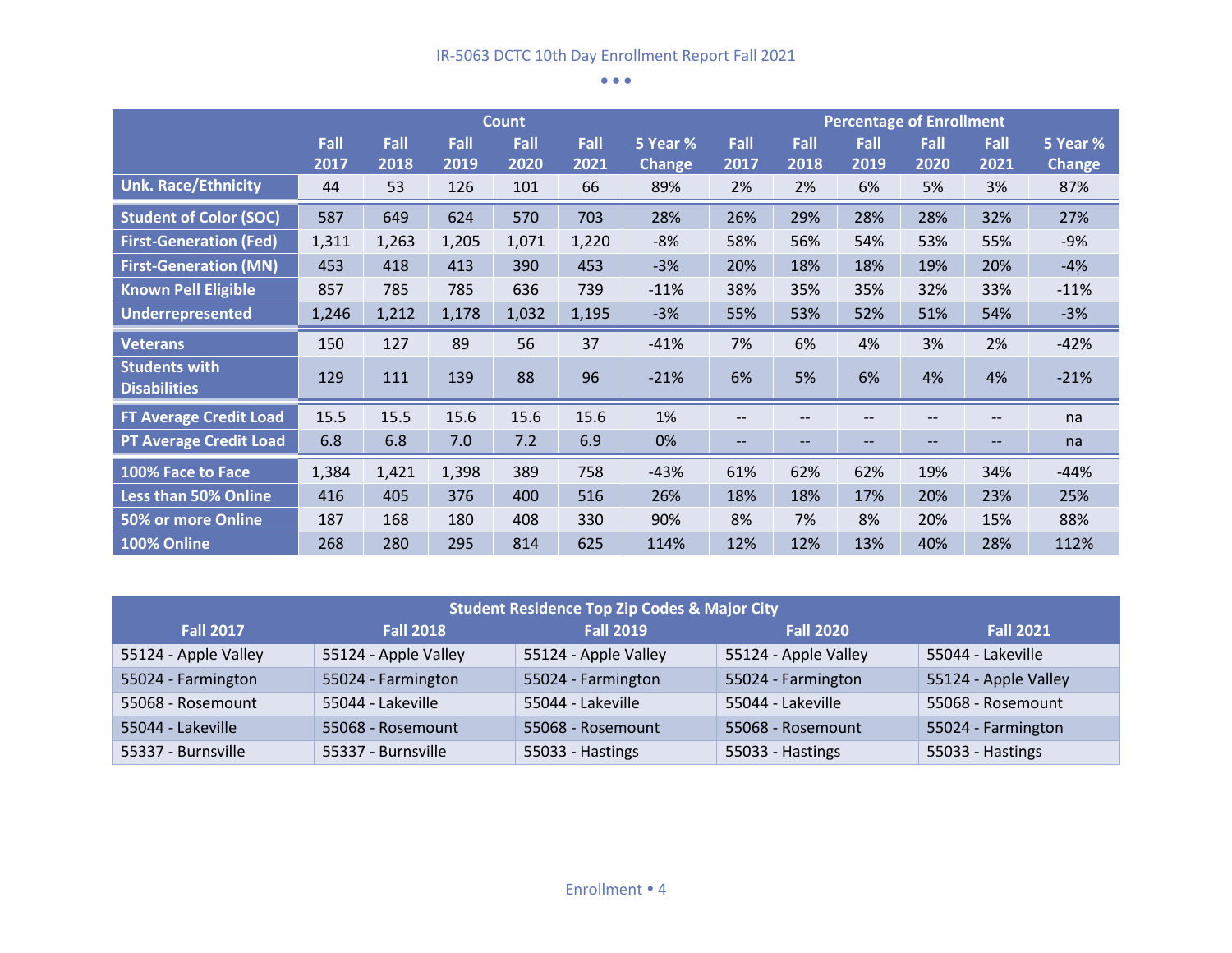| Top Feeder High Schools (new, first-time students within 1 year of high school graduation) |                                  |                                  |                                  |                                |  |  |  |  |  |  |
|--------------------------------------------------------------------------------------------|----------------------------------|----------------------------------|----------------------------------|--------------------------------|--|--|--|--|--|--|
| <b>Fall 2017</b>                                                                           | <b>Fall 2018</b>                 | <b>Fall 2019</b>                 | <b>Fall 2020</b>                 | <b>Fall 2021</b>               |  |  |  |  |  |  |
| Hastings High School                                                                       | Apple Valley High School         | Farmington Senior High<br>School | Hastings High School             | Lakeville South High<br>School |  |  |  |  |  |  |
| Farmington Senior High<br>School                                                           | Farmington Senior High<br>School | Rosemount High School            | Farmington Senior High<br>School | Hastings High School           |  |  |  |  |  |  |
| Rosemount High School                                                                      | Hastings High School             | Hastings High School             | New Prague High School           | Northfield High School         |  |  |  |  |  |  |
| Apple Valley High School                                                                   | New Prague High School           | Apple Valley High School         | <b>Rosemount High School</b>     | Apple Valley High School       |  |  |  |  |  |  |
| Northfield High School                                                                     | Rosemount High School            | Eastview High School             | Prior Lake High School           | <b>Eastview High School</b>    |  |  |  |  |  |  |

| <b>Most Popular Major Programs by Enrollment</b> |                                      |                                      |                                      |                                      |  |  |  |  |  |  |
|--------------------------------------------------|--------------------------------------|--------------------------------------|--------------------------------------|--------------------------------------|--|--|--|--|--|--|
| <b>Fall 2017</b>                                 | <b>Fall 2018</b>                     | <b>Fall 2019</b>                     | <b>Fall 2020</b>                     | <b>Fall 2021</b>                     |  |  |  |  |  |  |
| <b>Practical Nursing DIP</b>                     | <b>Practical Nursing DIP</b>         | <b>Individualized Studies AS</b>     | Vet Tech AAS                         | <b>Veterinary Technician AAS</b>     |  |  |  |  |  |  |
| <b>Individualized Studies AS</b>                 | <b>Individualized Studies AS</b>     | <b>Practical Nursing DIP</b>         | <b>Practical Nursing DIP</b>         | <b>Practical Nursing DIP</b>         |  |  |  |  |  |  |
| Networking                                       | <b>Electrical Construction &amp;</b> | <b>Electrical Construction &amp;</b> | <b>Individualized Studies AS</b>     | <b>Electrical Construction &amp;</b> |  |  |  |  |  |  |
| <b>Administration AAS</b>                        | Maintenance AAS                      | Maintenance AAS                      |                                      | Maintenance AAS                      |  |  |  |  |  |  |
| <b>Electrical Construction &amp;</b>             | Networking                           | <b>Automotive Technician</b>         | <b>Electrical Construction &amp;</b> | <b>Individualized Studies AS</b>     |  |  |  |  |  |  |
| <b>Maintenance AAS</b>                           | <b>Administration AAS</b>            | AAS.                                 | <b>Maintenance AAS</b>               |                                      |  |  |  |  |  |  |
| Automotive Technician                            | Automotive Technician                | <b>Veterinary Technician AAS</b>     | <b>Automotive Technician</b>         | Welding Technician DIP               |  |  |  |  |  |  |
| AAS                                              | <b>AAS</b>                           |                                      | AAS                                  |                                      |  |  |  |  |  |  |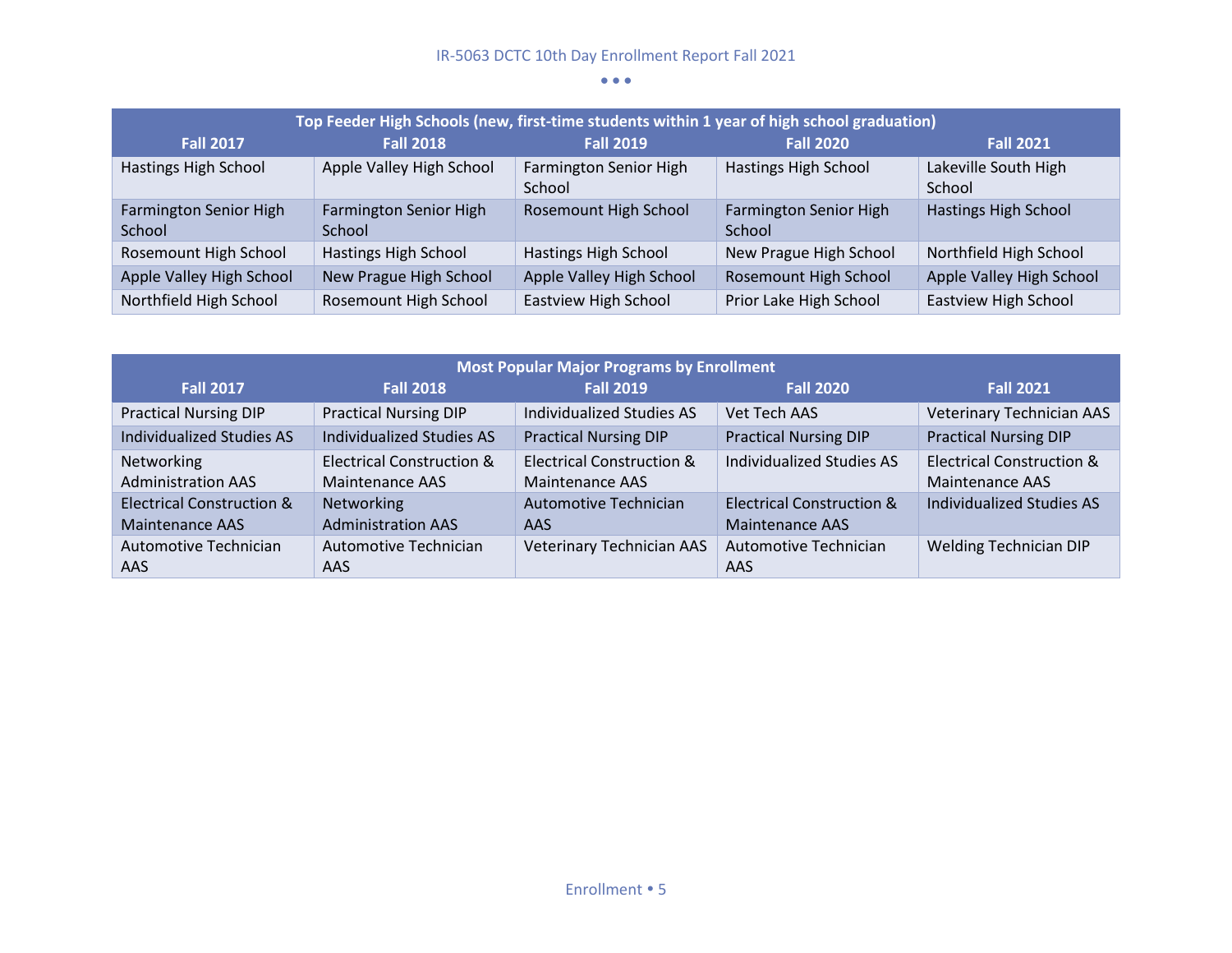

|                                                  |                  |                  |                  | <b>Entering Cohort</b> |                  |                  |                  |
|--------------------------------------------------|------------------|------------------|------------------|------------------------|------------------|------------------|------------------|
|                                                  | <b>Fall 2013</b> | <b>Fall 2014</b> | <b>Fall 2015</b> | <b>Fall 2016</b>       | <b>Fall 2017</b> | <b>Fall 2018</b> | <b>Fall 2019</b> |
| <b>Entering FT Degree Seeking Cohort</b>         | 642              | 635              | 646              | 609                    | 701              | 666              | 652              |
| <b>Entering FT Cohort 1st Spring Persistence</b> | 77%              | 83%              | 82%              | 83%                    | 83%              | 83%              | 83%              |
| <b>Entering FT Cohort 2nd Fall Retention</b>     | 43%              | 42%              | 41%              | 46%                    | 45%              | 49%              | 51%              |
| <b>Entering FT Cohort 3 yr Transfer*</b>         | 13%              | 14%              | 11%              | 11%                    | 9%               | na               | na               |
| <b>Entering FT Cohort 3 yr Completion**</b>      | 60%              | 62%              | 68%              | 70%                    | 64%              | na               | na               |
| <b>Entering FT Cohort 3 yr Success***</b>        | 66%              | 67%              | 72%              | 76%                    | 69%              | na               | na               |
| <b>Entering PT Degree Seeking Cohort</b>         | 296              | 269              | 301              | 245                    | 278              | 270              | 287              |
| <b>Entering PT Cohort 1st Spring Persistence</b> | 64%              | 63%              | 68%              | 69%                    | 64%              | 64%              | 67%              |
| <b>Entering PT Cohort 2nd Fall Retention</b>     | 40%              | 40%              | 40%              | 42%                    | 41%              | 44%              | 51%              |
| <b>Entering PT Cohort 3 yr Transfer*</b>         | 16%              | 13%              | 12%              | 11%                    | 15%              | na               | na               |
| <b>Entering PT Cohort 3 yr Completion**</b>      | 39%              | 39%              | 50%              | 49%                    | 54%              | na               | na               |
| <b>Entering PT Cohort 3 yr Success***</b>        | 50%              | 52%              | 60%              | 58%                    | 64%              | na               | na               |

\*Transfer includes Transfer and Transfer-Graduation

\*\*Completion includes Transfer, Transfer-Graduation, and Graduation

\*\*\* Success includes Retention, Transfer, Transfer-Graduation, and Graduation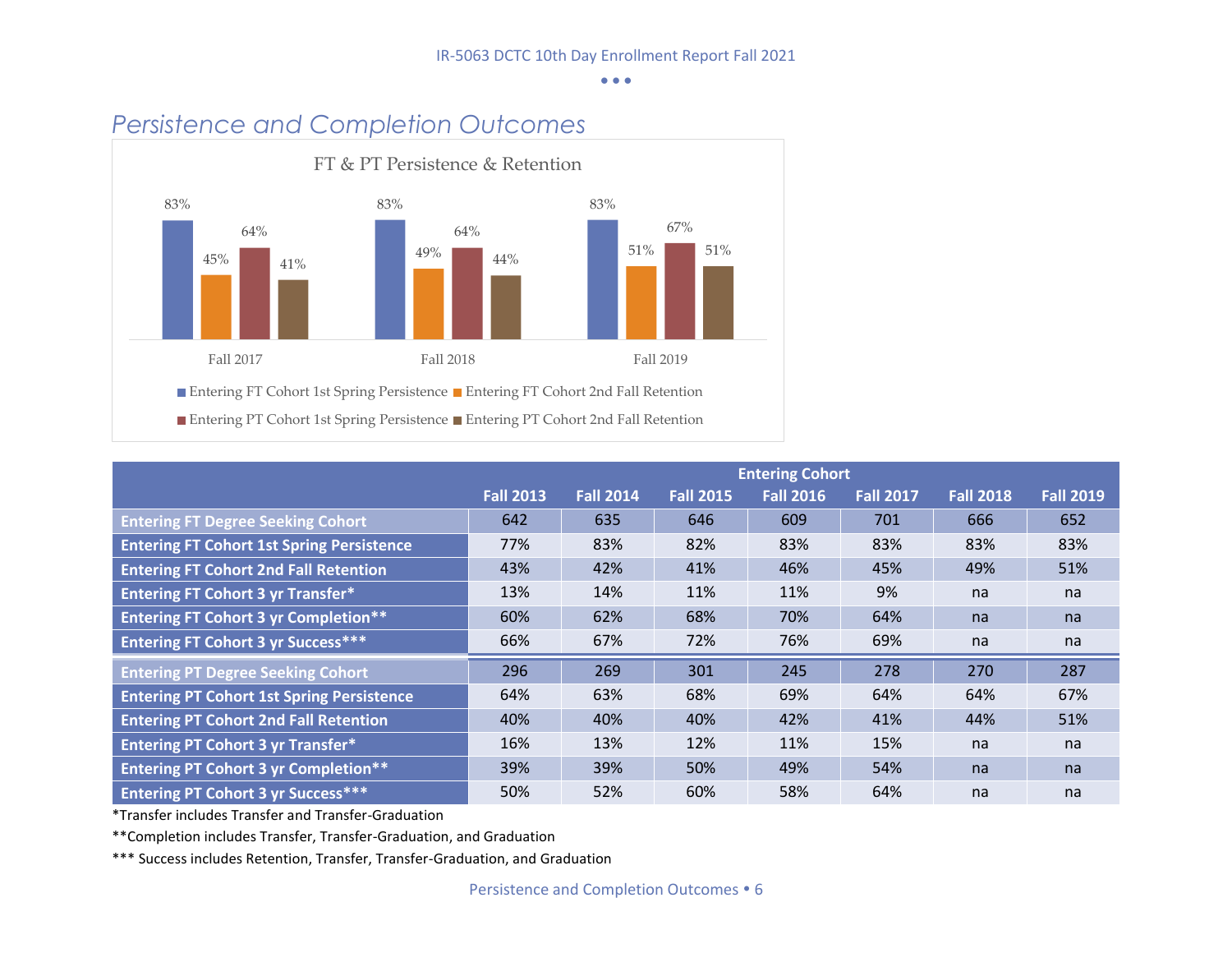

|                                |              | <b>Count</b> |                                       |              |              |                           |                                                                                                                   |                                       | Percentage        |              |                                       |                           |  |  |
|--------------------------------|--------------|--------------|---------------------------------------|--------------|--------------|---------------------------|-------------------------------------------------------------------------------------------------------------------|---------------------------------------|-------------------|--------------|---------------------------------------|---------------------------|--|--|
|                                | Fall<br>2017 | Fall<br>2018 | Fall<br>2019                          | Fall<br>2020 | Fall<br>2021 | 5 Year %<br><b>Change</b> | Fall<br>2017                                                                                                      | Fall<br>2018                          | Fall<br>2019      | Fall<br>2020 | Fall<br>2021                          | 5 Year %<br><b>Change</b> |  |  |
| <b>Credits Sold</b>            | 27,493       | 27,192       | 27,571                                | 25,191       | 26,715       | 2%                        | $\qquad \qquad -$                                                                                                 | $- -$                                 | $- -$             | --           | $- -$                                 | na                        |  |  |
| <b>Credit Sections Offered</b> | 577          | 563          | 542                                   | 416          | 554          | 0%                        | $\qquad \qquad -$                                                                                                 | $\hspace{0.05cm}$ – $\hspace{0.05cm}$ | $\qquad \qquad -$ | $- -$        | $\hspace{0.05cm}$ – $\hspace{0.05cm}$ | na                        |  |  |
| Traditional                    | 398          | 373          | 352                                   | 218          | 305          | $-19%$                    | 69%                                                                                                               | 66%                                   | 65%               | 52%          | 55%                                   | $-19%$                    |  |  |
| <b>Hy-flex</b>                 | --           | --           | $\hspace{0.05cm}$ – $\hspace{0.05cm}$ |              | 24           | na                        | $\hspace{0.05cm} \hspace{0.02cm} \hspace{0.02cm} \hspace{0.02cm} \hspace{0.02cm} \hspace{0.02cm} \hspace{0.02cm}$ | $- -$                                 | $\qquad \qquad -$ | 2%           | 4%                                    | na                        |  |  |
| <b>Hybrid</b>                  | 84           | 91           | 93                                    | 48           | 63           | $-27%$                    | 15%                                                                                                               | 16%                                   | 17%               | 12%          | 11%                                   | $-27%$                    |  |  |
| All Online                     | 95           | 99           | 97                                    | 143          | 162          | 91%                       | 16%                                                                                                               | 18%                                   | 18%               | 34%          | 29%                                   | 90%                       |  |  |

\*Online courses include Online Asynchronous (12), Online Synchronous (13), COVID moved to online (99), and Predominantly Online (03)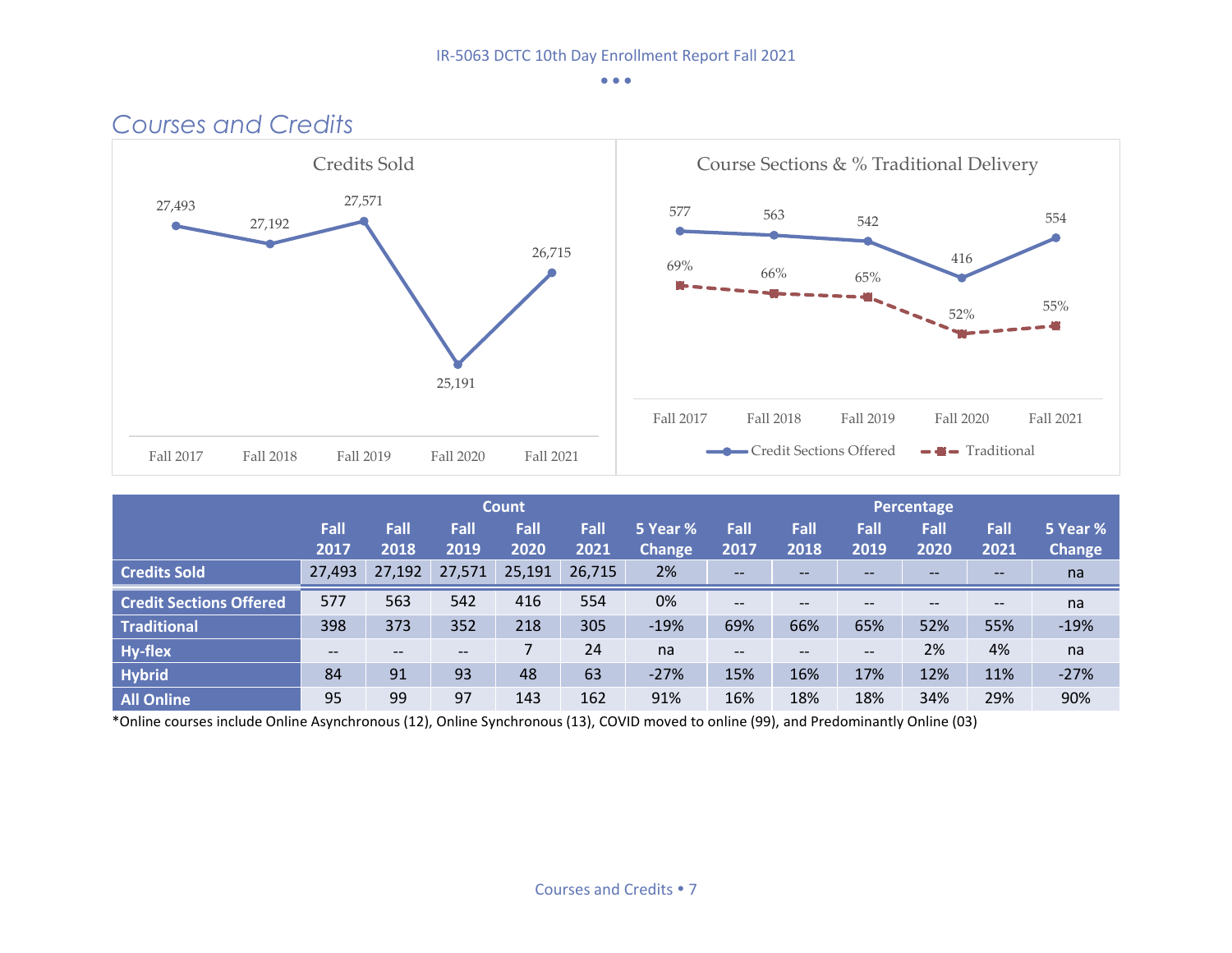## IR-5451 DCTC 10th Day Enrollment Report Spring 2022

Enrollment and Quick Facts

Enrollment and institutional summary data as of the 10th day of the semester, including five-year trends.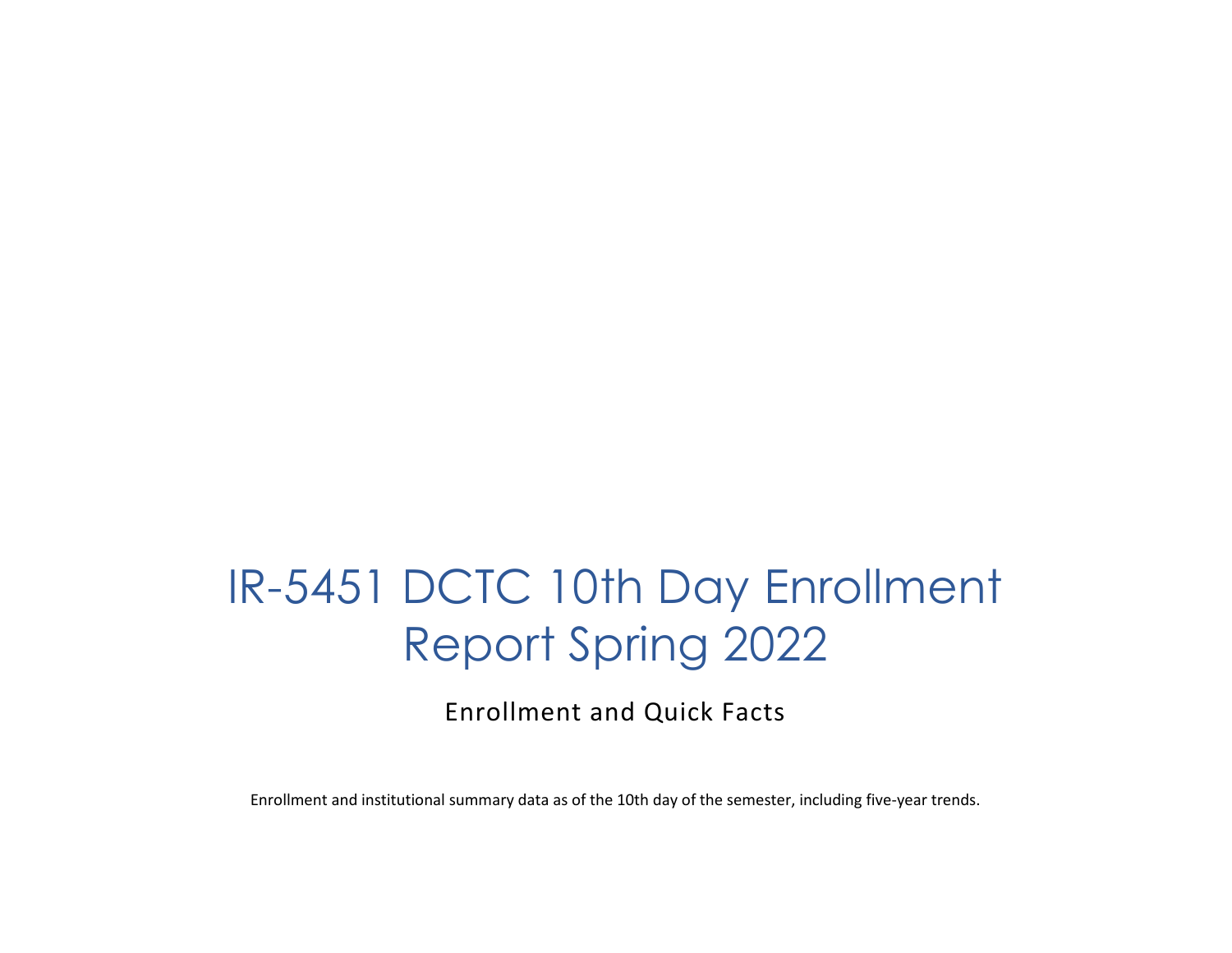## IR-5451 DCTC 10th Day Enrollment Report Spring 2022

Enrollment and Quick Facts

Due to size constraints spring 2017 data is not shown, however, where a five-year percentage change is noted spring 2017 data is used for the calculation to measure a true five-year change (spring 2017 to spring 2022).

Questions about this report should be directed to IRO@inverhills.edu



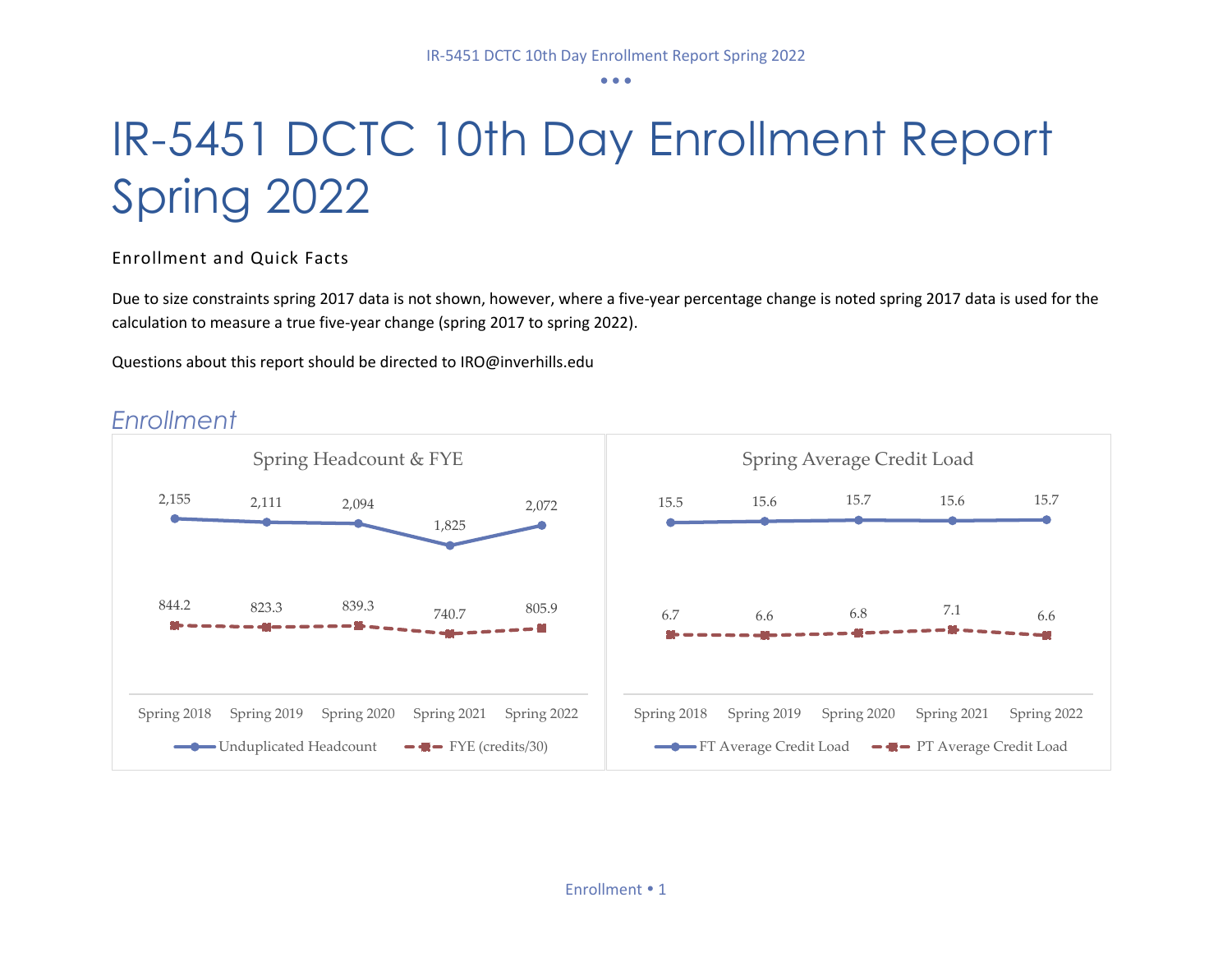|                                                  |                       |                       |                       | <b>Count</b>          |                       |                           | <b>Percentage of Enrollment</b> |                       |                       |                          |                       |                           |
|--------------------------------------------------|-----------------------|-----------------------|-----------------------|-----------------------|-----------------------|---------------------------|---------------------------------|-----------------------|-----------------------|--------------------------|-----------------------|---------------------------|
|                                                  | <b>Spring</b><br>2018 | <b>Spring</b><br>2019 | <b>Spring</b><br>2020 | <b>Spring</b><br>2021 | <b>Spring</b><br>2022 | 5 Year %<br><b>Change</b> | <b>Spring</b><br>2018           | <b>Spring</b><br>2019 | <b>Spring</b><br>2020 | <b>Spring</b><br>2021    | <b>Spring</b><br>2022 | 5 Year %<br><b>Change</b> |
| <b>Unduplicated</b><br><b>Headcount</b>          | 2,155                 | 2,111                 | 2,094                 | 1,825                 | 2,072                 | 0%                        | $\overline{\phantom{a}}$        | --                    |                       |                          | --                    | na                        |
| FYE (credits/30)                                 | 844.2                 | 823.3                 | 839.3                 | 740.7                 | 805.9                 | $-1%$                     | $- -$                           | $\qquad \qquad -$     | $\qquad \qquad -$     | $\overline{\phantom{a}}$ | $\qquad \qquad -$     | na                        |
| <b>Credits Sold</b>                              | 25,326                | 24,700                | 25,179                | 22,221                | 24,177                | $-1%$                     | --                              | --                    |                       |                          | --                    | na                        |
| <b>Full Time (FT)</b><br>$(12 + \text{credits})$ | 1,243                 | 1,197                 | 1,234                 | 1,090                 | 1,153                 | $-3%$                     | 58%                             | 57%                   | 59%                   | 60%                      | 56%                   | $-3%$                     |
| <b>Part Time (PT)</b>                            | 912                   | 914                   | 860                   | 735                   | 919                   | 3%                        | 42%                             | 43%                   | 41%                   | 40%                      | 44%                   | 3%                        |
| <b>New</b>                                       | 334                   | 338                   | 345                   | 272                   | 331                   | 1%                        | 15%                             | 16%                   | 16%                   | 15%                      | 16%                   | 2%                        |
| <b>Returning</b>                                 | 1,818                 | 1,773                 | 1,748                 | 1,553                 | 1,740                 | $-1%$                     | 84%                             | 84%                   | 83%                   | 85%                      | 84%                   | 0%                        |
| <b>Unknown Status</b>                            | 3                     | $\mathbf 0$           | $\mathbf{1}$          | 0                     | $\mathbf{1}$          | $-50%$                    | 0%                              | 0%                    | 0%                    | 0%                       | 0%                    | $-50%$                    |
| <b>Female</b>                                    | 933                   | 899                   | 870                   | 828                   | 908                   | 5%                        | 43%                             | 43%                   | 42%                   | 45%                      | 44%                   | 6%                        |
| <b>Male</b>                                      | 1,199                 | 1,187                 | 1,160                 | 959                   | 1,141                 | $-5%$                     | 56%                             | 56%                   | 55%                   | 53%                      | 55%                   | $-5%$                     |
| <b>Unknown Sex</b>                               | 23                    | 25                    | 64                    | 38                    | 23                    | 35%                       | 1%                              | 1%                    | 3%                    | 2%                       | 1%                    | 36%                       |
| 17 and under                                     | 45                    | 61                    | 71                    | 57                    | 97                    | 213%                      | 2%                              | 3%                    | 3%                    | 3%                       | 5%                    | 214%                      |
| 18-20                                            | 766                   | 815                   | 866                   | 747                   | 832                   | 19%                       | 36%                             | 39%                   | 41%                   | 41%                      | 40%                   | 19%                       |
| $21 - 24$                                        | 517                   | 498                   | 448                   | 369                   | 406                   | $-14%$                    | 24%                             | 24%                   | 21%                   | 20%                      | 20%                   | $-14%$                    |
| <b>Traditional (18-24)</b>                       | 1,283                 | 1,313                 | 1,314                 | 1,116                 | 1,238                 | 5%                        | 60%                             | 62%                   | 63%                   | 61%                      | 60%                   | 6%                        |
| 25-34                                            | 477                   | 431                   | 422                   | 380                   | 413                   | $-14%$                    | 22%                             | 20%                   | 20%                   | 21%                      | 20%                   | $-14%$                    |
| 35-44                                            | 196                   | 171                   | 152                   | 157                   | 195                   | $-15%$                    | 9%                              | 8%                    | 7%                    | 9%                       | 9%                    | $-15%$                    |
| 45 and over                                      | 145                   | 126                   | 110                   | 96                    | 116                   | $-24%$                    | 7%                              | 6%                    | 5%                    | 5%                       | 6%                    | $-24%$                    |
| Adult (25 and over)                              | 818                   | 728                   | 684                   | 633                   | 724                   | $-16%$                    | 38%                             | 34%                   | 33%                   | 35%                      | 35%                   | $-16%$                    |
| <b>Unknown Age</b>                               | 9                     | 9                     | 25                    | 19                    | 13                    | 18%                       | 0%                              | 0%                    | 1%                    | 1%                       | 1%                    | 19%                       |
| <b>UNDG Regular</b>                              | 884                   | 857                   | 922                   | 768                   | 888                   | 7%                        | 41%                             | 41%                   | 44%                   | 42%                      | 43%                   | 7%                        |
| <b>UNDG Transfer</b>                             | 1,003                 | 948                   | 883                   | 818                   | 885                   | $-11%$                    | 47%                             | 45%                   | 42%                   | 45%                      | 43%                   | $-11%$                    |
| <b>UNDG Previous Degree</b>                      | 93                    | 105                   | 105                   | 101                   | 111                   | 42%                       | 4%                              | 5%                    | 5%                    | 6%                       | 5%                    | 43%                       |
| <b>UNDG Unclassified</b>                         | 27                    | 34                    | 24                    | 12                    | 5                     | $-80%$                    | 1%                              | 2%                    | 1%                    | 1%                       | 0%                    | $-80%$                    |
| <b>PSEO</b>                                      | 45                    | 62                    | 69                    | 59                    | 97                    | 322%                      | 2%                              | 3%                    | 3%                    | 3%                       | 5%                    | 324%                      |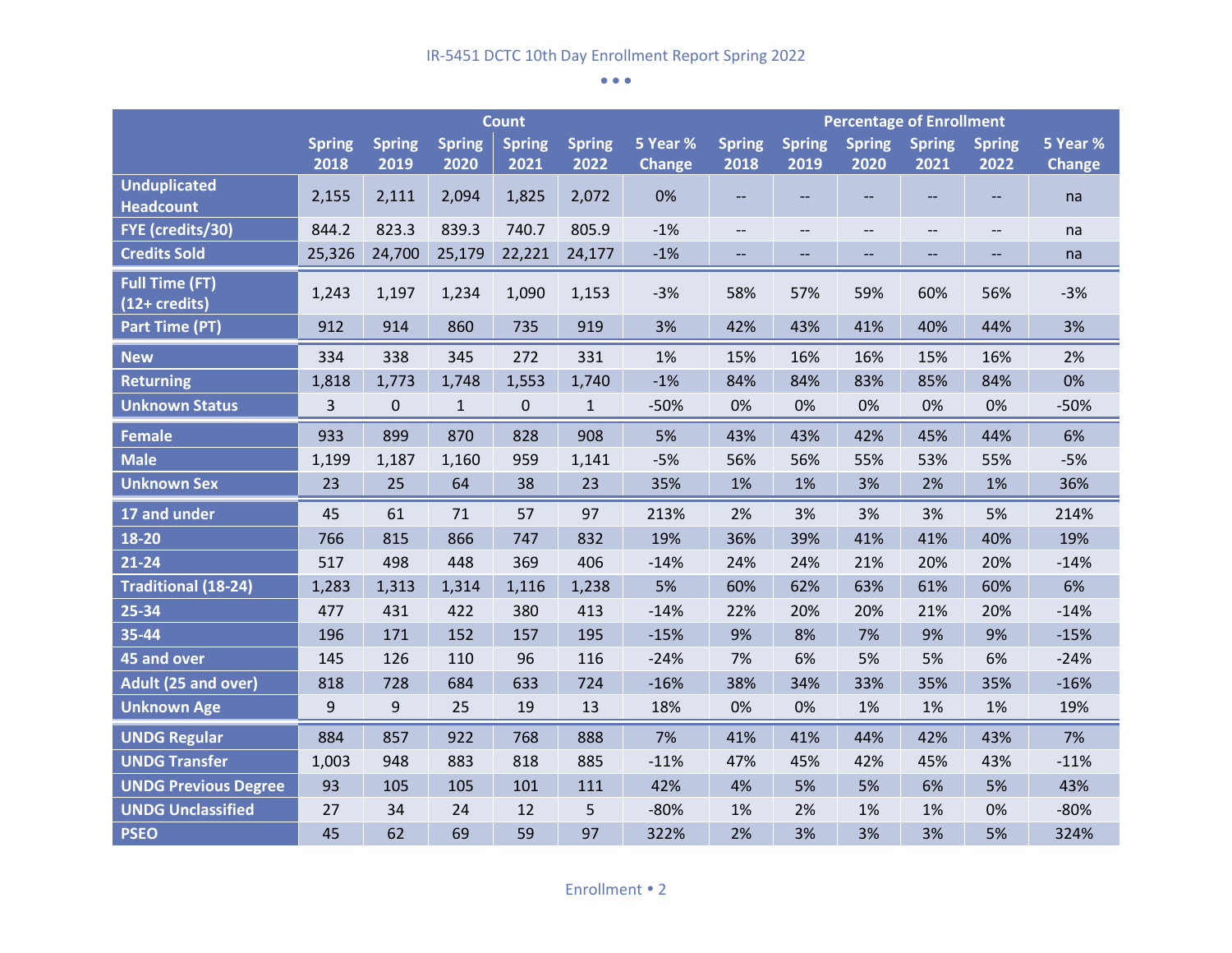|                                                    |                |               |                | <b>Count</b>  |                |               | <b>Percentage of Enrollment</b> |               |               |                   |                          |               |
|----------------------------------------------------|----------------|---------------|----------------|---------------|----------------|---------------|---------------------------------|---------------|---------------|-------------------|--------------------------|---------------|
|                                                    | <b>Spring</b>  | <b>Spring</b> | <b>Spring</b>  | <b>Spring</b> | <b>Spring</b>  | 5 Year %      | <b>Spring</b>                   | <b>Spring</b> | <b>Spring</b> | <b>Spring</b>     | <b>Spring</b>            | 5 Year %      |
|                                                    | 2018           | 2019          | 2020           | 2021          | 2022           | <b>Change</b> | 2018                            | 2019          | 2020          | 2021              | 2022                     | <b>Change</b> |
| <b>Non-PSEO High School</b>                        | $\overline{2}$ | 3             | 5              | $\mathbf{1}$  | $\overline{4}$ | $-20%$        | 0%                              | 0%            | 0%            | 0%                | 0%                       | $-20%$        |
| <b>Visiting/Unknown</b><br><b>Admission Status</b> | 101            | 100           | 76             | 61            | 82             | $-33%$        | 5%                              | 5%            | 4%            | 3%                | 4%                       | $-32%$        |
| <b>American Indian/</b><br><b>Alaskan Native</b>   | 11             | 9             | $9\,$          | 10            | 12             | 100%          | 1%                              | 0%            | 0%            | 1%                | 1%                       | 101%          |
| <b>Asian</b>                                       | 104            | 94            | 70             | 79            | 94             | $-14%$        | 5%                              | 4%            | 3%            | 4%                | 5%                       | $-13%$        |
| <b>Black/African American</b>                      | 210            | 219           | 203            | 179           | 234            | 23%           | 10%                             | 10%           | 10%           | 10%               | 11%                      | 24%           |
| <b>Hispanic</b>                                    | 165            | 169           | 191            | 187           | 186            | 23%           | 8%                              | 8%            | 9%            | 10%               | 9%                       | 24%           |
| Native Hawaiian/<br><b>Pacific Islander</b>        | 3              | 3             | $\overline{2}$ | $\mathbf{1}$  | $\mathbf{1}$   | $-75%$        | 0%                              | 0%            | 0%            | 0%                | 0%                       | $-75%$        |
| <b>Two or More Races</b>                           | 73             | 93            | 94             | 88            | 93             | 39%           | 3%                              | 4%            | 4%            | 5%                | 4%                       | 39%           |
| <b>White</b>                                       | 1,530          | 1,452         | 1,393          | 1,191         | 1,397          | $-7%$         | 71%                             | 69%           | 67%           | 65%               | 67%                      | $-6%$         |
| <b>Non-Citizen</b>                                 | 11             | 15            | 11             | 8             | 6              | $-73%$        | 1%                              | 1%            | 1%            | 0%                | 0%                       | $-73%$        |
| <b>Unk. Race/Ethnicity</b>                         | 48             | 57            | 121            | 82            | 49             | 44%           | 2%                              | 3%            | 6%            | 4%                | 2%                       | 45%           |
| <b>Student of Color (SOC)</b>                      | 566            | 587           | 569            | 544           | 620            | 18%           | 26%                             | 28%           | 27%           | 30%               | 30%                      | 18%           |
| <b>First-Generation (Fed)</b>                      | 1,257          | 1,164         | 1,132          | 990           | 1,098          | $-12%$        | 58%                             | 55%           | 54%           | 54%               | 53%                      | $-12%$        |
| <b>First-Generation (MN)</b>                       | 427            | 371           | 390            | 353           | 410            | $-5%$         | 20%                             | 18%           | 19%           | 19%               | 20%                      | $-4%$         |
| <b>Known Pell Eligible</b>                         | 814            | 769           | 742            | 627           | 689            | $-12%$        | 38%                             | 36%           | 35%           | 34%               | 33%                      | $-11%$        |
| <b>Underrepresented</b>                            | 1,176          | 1,134         | 1,090          | 974           | 1,076          | $-7%$         | 55%                             | 54%           | 52%           | 53%               | 52%                      | $-7%$         |
| <b>Veterans</b>                                    | 137            | 115           | 82             | 52            | 51             | $-58%$        | 6%                              | 5%            | 4%            | 3%                | 2%                       | $-58%$        |
| <b>Students with</b><br><b>Disabilities</b>        | 125            | 92            | 118            | 94            | 75             | $-35%$        | 6%                              | 4%            | 6%            | 5%                | 4%                       | $-34%$        |
| FT Average Credit Load                             | 15.5           | 15.6          | 15.7           | 15.6          | 15.7           | 2%            | $\overline{\phantom{a}}$        | --            | --            | $\qquad \qquad -$ | $\overline{\phantom{a}}$ | na            |
| <b>PT Average Credit Load</b>                      | 6.7            | 6.6           | 6.8            | 7.1           | 6.6            | $-2%$         | $\overline{\phantom{a}}$        | --            | --            | $\overline{a}$    |                          | na            |
| 100% Face to Face                                  | 1,215          | 1,122         | 1,075          | 277           | 660            | $-42%$        | 56%                             | 53%           | 51%           | 15%               | 32%                      | $-42%$        |
| <b>Less than 50% Online</b>                        | 438            | 456           | 436            | 470           | 550            | 24%           | 20%                             | 22%           | 21%           | 26%               | 27%                      | 24%           |
| 50% or more Online                                 | 197            | 222           | 228            | 221           | 248            | 37%           | 9%                              | 11%           | 11%           | 12%               | 12%                      | 38%           |
| 100% Online                                        | 305            | 312           | 355            | 875           | 614            | 93%           | 14%                             | 15%           | 17%           | 48%               | 30%                      | 94%           |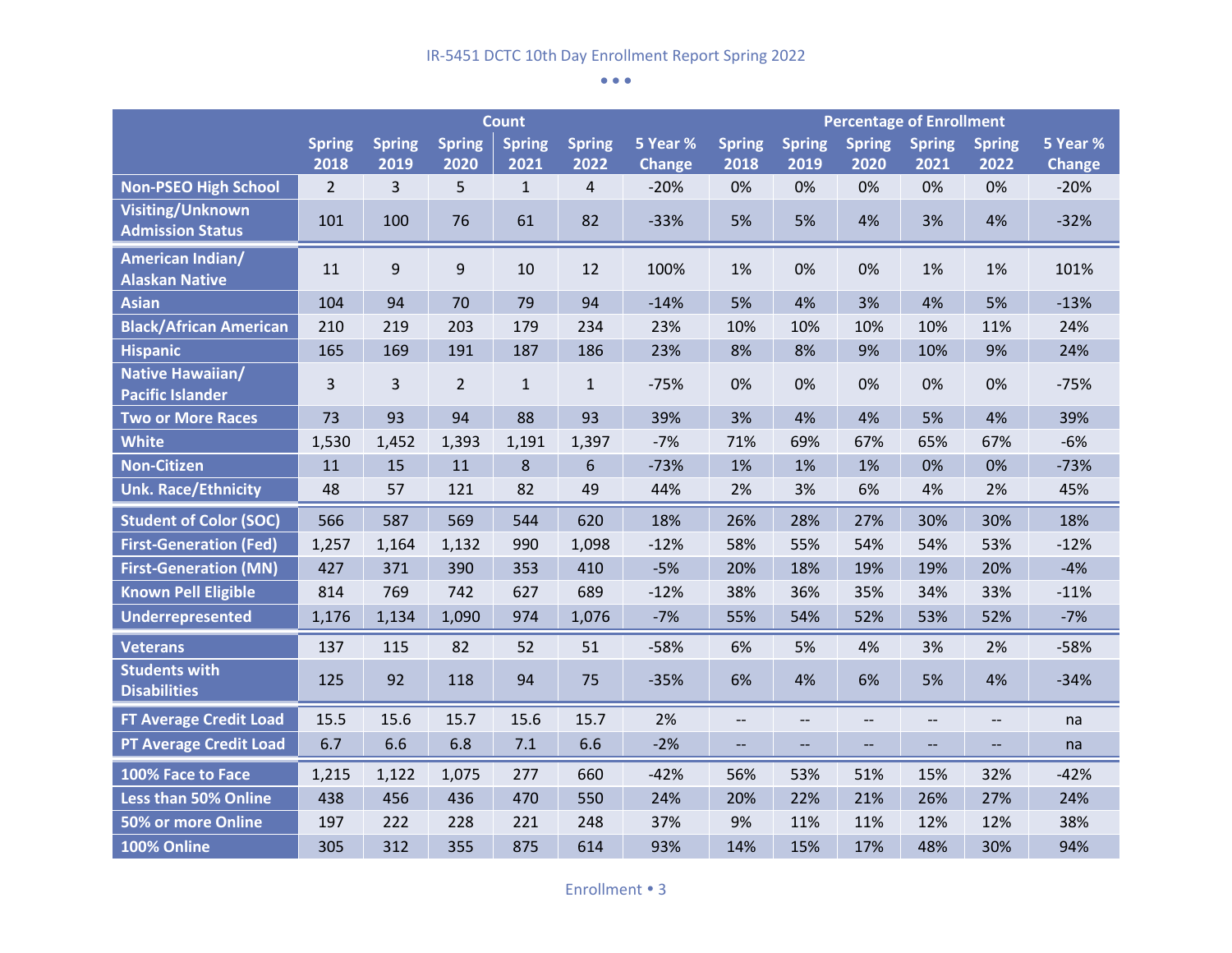| <b>Student Residence Top Zip Codes &amp; Major City</b> |                      |                      |                      |                      |  |  |  |  |  |  |  |
|---------------------------------------------------------|----------------------|----------------------|----------------------|----------------------|--|--|--|--|--|--|--|
| Spring 2018                                             | Spring 2019          | Spring 2020          | Spring 2021          | Spring 2022          |  |  |  |  |  |  |  |
| 55124 - Apple Valley                                    | 55124 - Apple Valley | 55124 - Apple Valley | 55024 - Farmington   | 55044 - Lakeville    |  |  |  |  |  |  |  |
| 55024 - Farmington                                      | 55044 - Lakeville    | 55024 - Farmington   | 55124 - Apple Valley | 55024 - Farmington   |  |  |  |  |  |  |  |
| 55068 - Rosemount                                       | 55024 - Farmington   | 55044 - Lakeville    | 55045 - Lakeville    | 55124 - Apple Valley |  |  |  |  |  |  |  |
| 55044 - Lakeville                                       | 55068 - Rosemount    | 55068 - Rosemount    | 55069 - Rosemount    | 55068 - Rosemount    |  |  |  |  |  |  |  |
| 55337 - Burnsville                                      | 55337 - Burnsville   | 55033 - Hastings     | 55034 - Hastings     | 55033 - Hastings     |  |  |  |  |  |  |  |

| <b>Most Popular Major Programs by Enrollment</b> |                                      |                                  |                                      |                                      |  |  |  |  |  |  |  |
|--------------------------------------------------|--------------------------------------|----------------------------------|--------------------------------------|--------------------------------------|--|--|--|--|--|--|--|
| Spring 2018                                      | Spring 2019                          | Spring 2020                      | Spring 2021                          | <b>Spring 2022</b>                   |  |  |  |  |  |  |  |
| <b>Practical Nursing DIP</b>                     | <b>Practical Nursing DIP</b>         | <b>Individualized Studies AS</b> | <b>Practical Nursing DIP</b>         | <b>Veterinary Technician AAS</b>     |  |  |  |  |  |  |  |
| <b>Individualized Studies AS</b>                 | <b>Individualized Studies AS</b>     | <b>Practical Nursing DIP</b>     | <b>Veterinary Technician AAS</b>     | <b>Practical Nursing DIP</b>         |  |  |  |  |  |  |  |
| <b>Networking</b>                                | <b>Electrical Construction &amp;</b> | Electrical Construction &        | <b>Electrical Construction &amp;</b> | <b>Electrical Construction &amp;</b> |  |  |  |  |  |  |  |
| <b>Administration AAS</b>                        | Maintenance AAS                      | Maintenance AAS                  | Maintenance AAS                      | Maintenance AAS                      |  |  |  |  |  |  |  |
| <b>Electrical Construction &amp;</b>             | <b>Networking</b>                    | <b>Veterinary Technician AAS</b> | <b>Individualized Studies AS</b>     | Automotive Technician                |  |  |  |  |  |  |  |
| Maintenance AAS                                  | <b>Administration AAS</b>            |                                  |                                      | AAS                                  |  |  |  |  |  |  |  |
| Automotive Technician                            | Automotive Technician                | Automotive Technician            | Automotive Technician                | Individualized Studies AS            |  |  |  |  |  |  |  |
| AAS                                              | AAS.                                 | AAS.                             | <b>AAS</b>                           |                                      |  |  |  |  |  |  |  |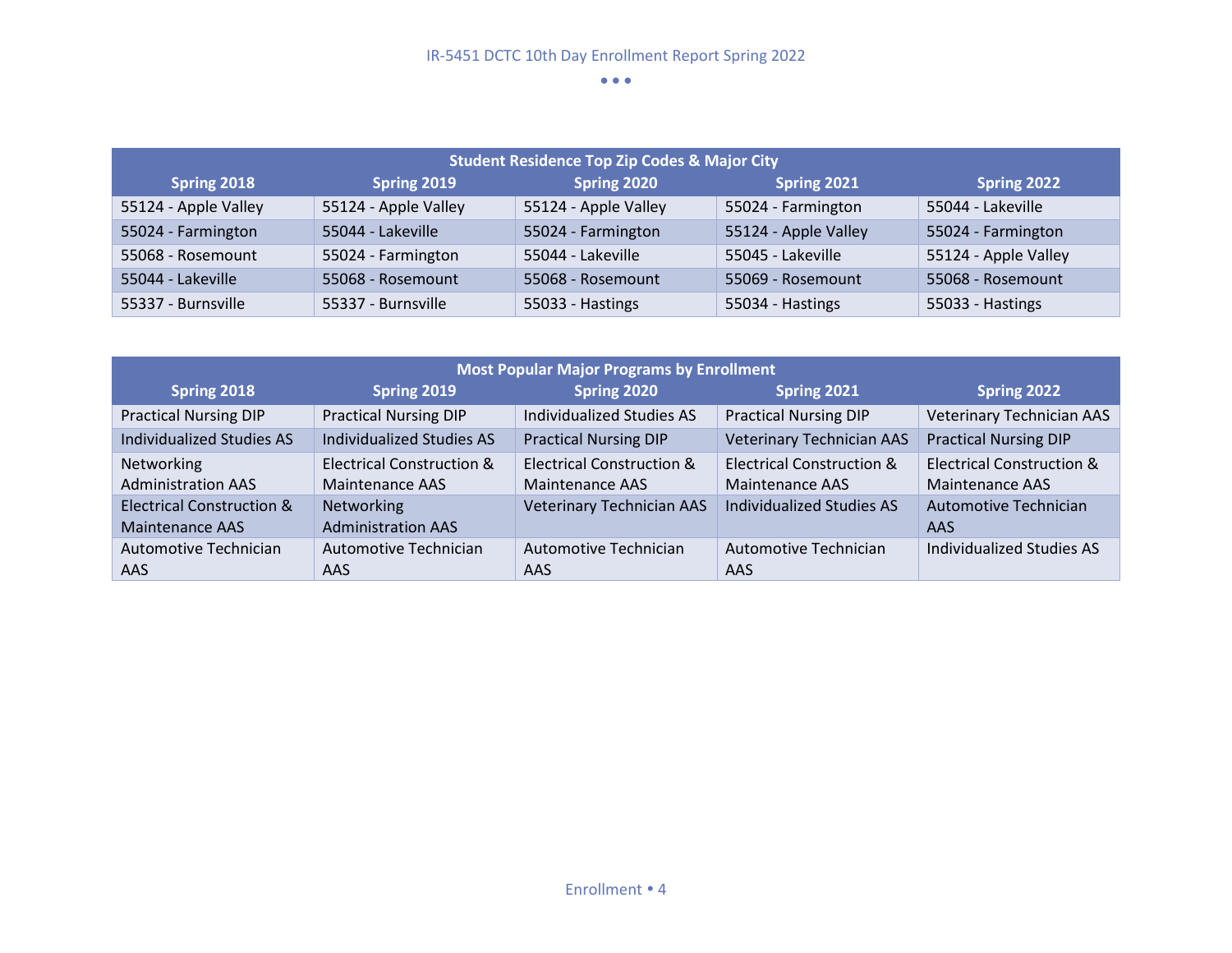

|                                                | <b>Entering Cohort</b> |             |             |             |             |             |             |  |  |  |  |
|------------------------------------------------|------------------------|-------------|-------------|-------------|-------------|-------------|-------------|--|--|--|--|
|                                                | Spring 2014            | Spring 2015 | Spring 2016 | Spring 2017 | Spring 2018 | Spring 2019 | Spring 2020 |  |  |  |  |
| <b>Entering FT Degree Seeking Cohort</b>       | 157                    | 145         | 139         | 113         | 96          | 95          | 105         |  |  |  |  |
| <b>Entering FT Cohort 1st Fall Persistence</b> | 59%                    | 58%         | 63%         | 60%         | 68%         | 71%         | 64%         |  |  |  |  |
| <b>Entering FT Cohort 2nd Spring Retention</b> | 50%                    | 35%         | 53%         | 50%         | 55%         | 61%         | 58%         |  |  |  |  |
| <b>Entering FT Cohort 3 yr Transfer*</b>       | 22%                    | 17%         | 6%          | 19%         | 8%          | na          | na          |  |  |  |  |
| <b>Entering FT Cohort 3 yr Completion**</b>    | 58%                    | 58%         | 56%         | 62%         | 50%         | na          | na          |  |  |  |  |
| <b>Entering FT Cohort 3 yr Success***</b>      | 67%                    | 61%         | 60%         | 67%         | 55%         | na          | na          |  |  |  |  |
| <b>Entering PT Degree Seeking Cohort</b>       | 158                    | 153         | 144         | 127         | 154         | 143         | 149         |  |  |  |  |
| <b>Entering PT Cohort 1st Fall Persistence</b> | 61%                    | 56%         | 54%         | 48%         | 42%         | 48%         | 54%         |  |  |  |  |
| <b>Entering PT Cohort 2nd Spring Retention</b> | 47%                    | 42%         | 42%         | 39%         | 38%         | 38%         | 43%         |  |  |  |  |
| <b>Entering PT Cohort 3 yr Transfer*</b>       | 18%                    | 11%         | 14%         | 14%         | 20%         | na          | na          |  |  |  |  |
| <b>Entering PT Cohort 3 yr Completion**</b>    | 53%                    | 42%         | 47%         | 43%         | 48%         | na          | na          |  |  |  |  |
| <b>Entering PT Cohort 3 yr Success***</b>      | 65%                    | 58%         | 60%         | 50%         | 54%         | na          | na          |  |  |  |  |

\*Transfer includes Transfer and Transfer-Graduation

\*\*Completion includes Transfer, Transfer-Graduation, and Graduation

\*\*\* Success includes Retention, Transfer, Transfer-Graduation, and Graduation